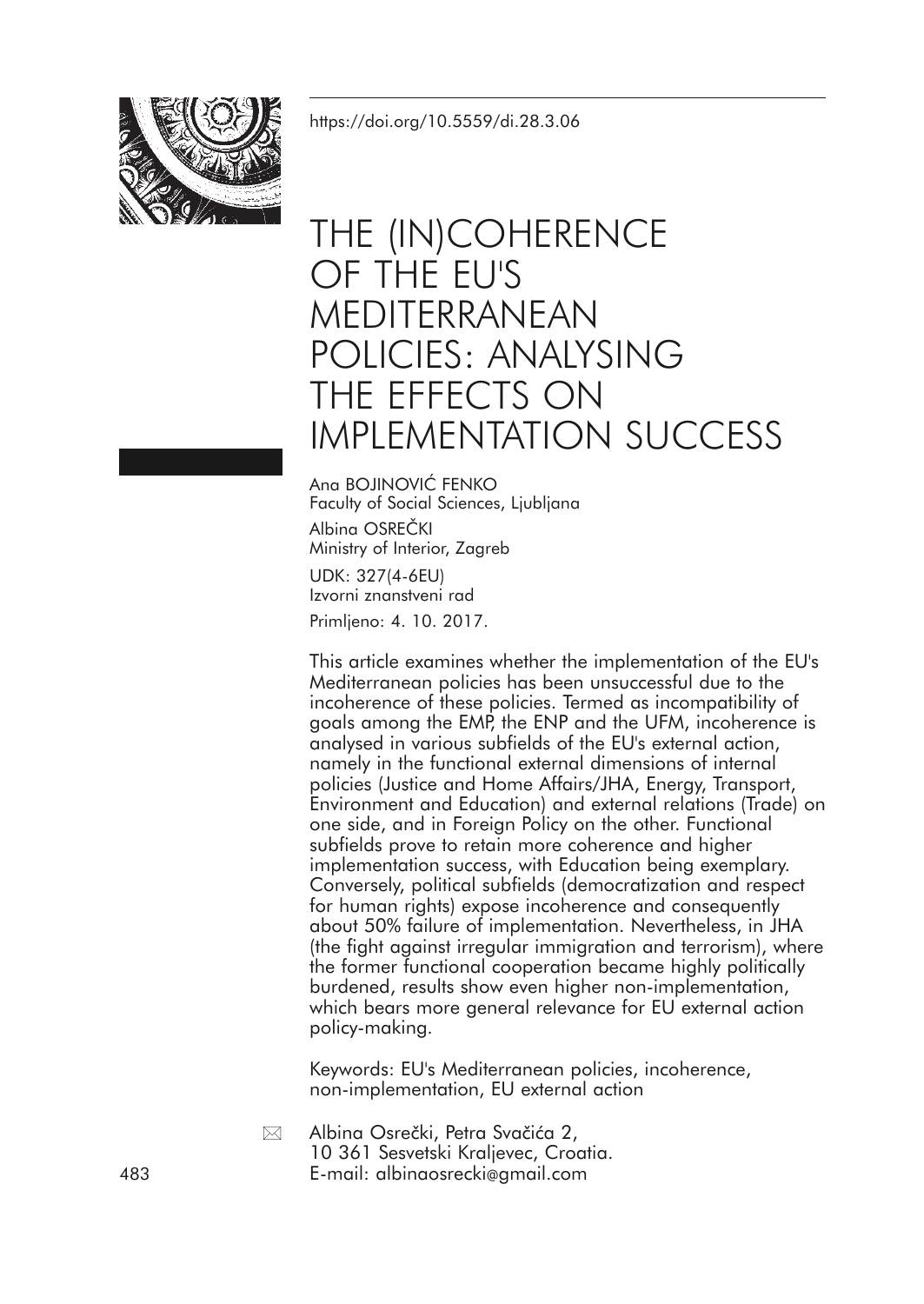#### **INTRODUCTION**

Looking at the European Union (EU) external action, Mediterranean policies have been in its focus longest; the European Economic Community (EEC) has steered its attention to the Mediterranean space, ever since the foundation of external relations (external trade and development cooperation) in the Treaty of Rome. All EEC/EU policies launched before the Euro-Mediterranean Partnership (EMP) addressed trade primarily, but also financial and technical cooperation, promotion of industrialization and modernization of agriculture; in short it was a functional cooperation via individual agreements with states in the southern and south-eastern Mediterranean. The EEC thus did not aim to develop a (regional) political framework to address conflict-resolution, the main problem in the region (Bojinović Fenko, 2009). Only after the Cold War, did the EEC Member States' and institutions' perceptions reach a convergence about the Mediterranean 'region' being a foreign policy priority (Gomez, 1998, p. 140). However, this new collective EEC impetus did not come as a continuation of the previous functional source of engagement but occurred due to an entirely new impact, i.e. migration from the Mediterranean 'reservoir' to the ECC; King (1998, pp. 125-129) even explains this negative perception of the area as 'Europe's Rio Grande'. Nevertheless, the EU remained focused on trade (King, 1998, pp. 125-129) and did not include goals in irregular immigration subfield into its EU-Mediterranean policy framework until 2005. In 1995, within the launched EMP, the EU added two different kinds of novelties: 1) a multilateral interregional framework of cooperation and 2) political cooperation in the form of two baskets, i.e. common norms and values, and cultural-social affairs promoting understanding between different cultures. There were many critics of extending the previous functional focus to a politically oriented cooperation, as the latter was evidently not based only on the norms of the UN Charter (such as sovereignty and non-intervention in internal affairs) but also on the so-called "common EU-Mediterranean norms and values." This second concept encompassed norms primarily owned and practised by the EU (Member States), such as democracy and respect for human rights, and implemented via EU's normative power (Adler, Bicchi, Crawford, & Del Sarto, 2006; Pace, 2006).

In 2004, the EMP was complemented (not replaced) by the European Neighbourhood Policy (ENP). Initially aimed only at new eastern EU neighbours after the Big Bang enlargement, it eventually included also Southern Mediterranean Partners (SMPs), who wanted equal attention as Eastern Europe after having been second to the 10 membership candi-484 dates for several years. The ENP remained similar to the EMP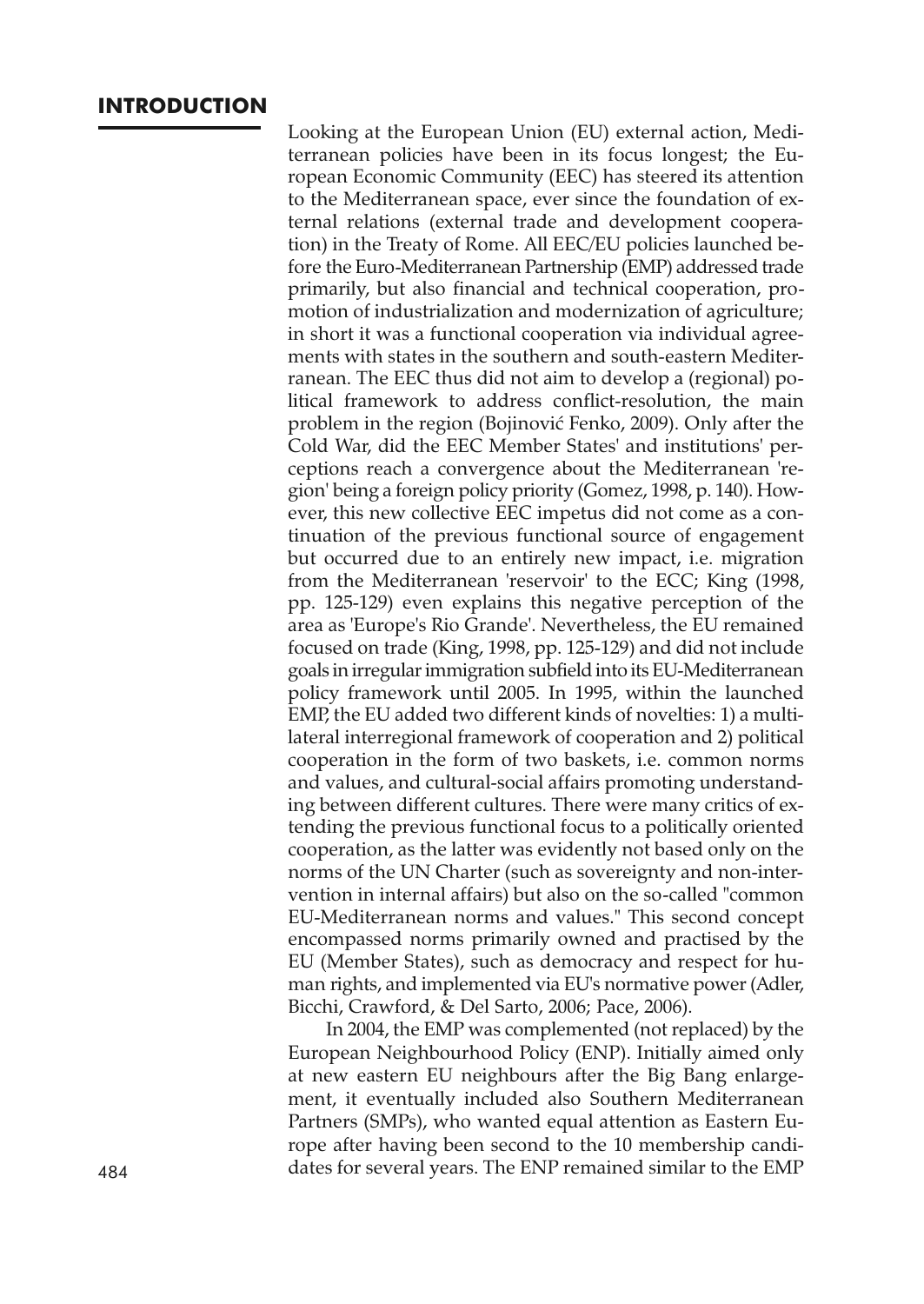BOJINOVIĆ FENKO, A., OSREČKI, A.: THE (IN)COHERENCE...

in policy focus, but enhanced implementation via bilateral rather than EMP-promoted multilateral instruments. Cardwell (2011, p. 236) has however established that this "disjointed, even chaotic EU approach to the region" resulted in some overlapping EU's Mediterranean policy frameworks which mostly served to pursue internal EU policy goals and have thus strengthened "the ability of the EU to use /…/ the EuroMed system of governance to its own advantage". In 2008, the failure of the EMP to accomplish its two main goals – the Euro-Mediterranean area of peace and stability and Euro-Med free trade area – once again called for a novel approach to the area. Contrary to the EMP's high-politics profile, the performance of the next EU's Mediterranean policy the Union for the Mediterranean (UFM), has mainly been functional in nature despite some new added subfields (e.g. higher education and research, transport and urban development) (Bicchi, 2012).

A recent critical analysis of EU-Mediterranean policy application from 2003 to 2017 by Cebeci and Schumacher (2017) shows that the EU's discourse on the Southern Mediterranean serves primarily the EU's identity construction of ideal European self against its imperfect Southern Mediterranean others. It results in the so-called technocratic approach and depoliticization of the EU's policy goals. In this context, our aim is to perform a more in-depth verification of the reasons for such an underachievement of EU external action in the Mediterranean. We presume that this weak implementation correlates to incompatibility of numerous subfields' goals of the three EU's Mediterranean policies, which we term policy incoherence.

We pose the following two hypotheses: 1. Coherence of EU-Mediterranean policies is higher within subfields that pertain to functional cooperation in comparison to political cooperation; 2. Implementation of EU-Mediterranean policies by SMPs is more successful in subfields that reflect higher coherence, i.e. in the functional cooperation subfields. Methodologically, we focus on three EU-Mediterranean policies that the EU has launched since 1995, the EMP, the ENP and the UFM, and on seven subfields within them, clustered into political cooperation (EU foreign policy) and functional cooperation (EU external relations encompassing trade policy, and externalized internal policies such as JHA, Energy Policy, Transport Policy, Environment Policy and Educational Policy). We first identify policy goals of the individual subfields of each of the three EU Mediterranean policies and then compare them longitudinally. We do not offer a comparison of EMP and UfM as their existence does not overlap in time. We operationalize in-485 coherence as the level of policy goals' compatibility and mea-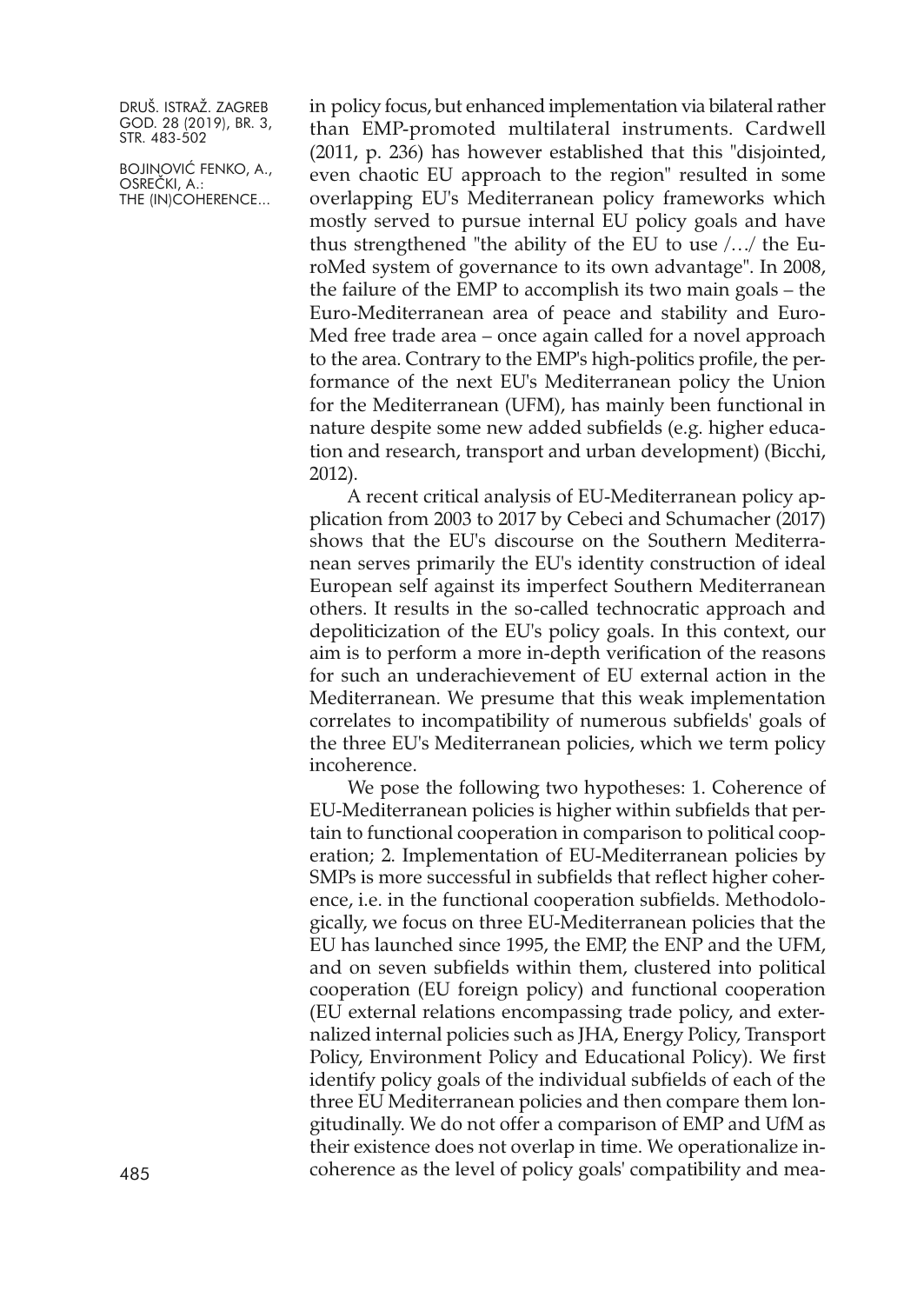BOJINOVIĆ FENKO, A., OSREČKI, A.: THE (IN)COHERENCE...

sure it in terms of absence of conflict among these policies' objectives; if level of compatibility is low, this points to incoherence. Finally, we analyse the success in the implementation of these policies in the cases of four SMPs, whereby we operationalize this success via content analysis of deviations in the implementation of policy commitments that selected SMPs took on in their Action Plans and a calculation of the ratio of these commitments' full, partial or non-implementation. A detailed outline of this mixed-methods approach, combining content analysis of EU policies' primary documents, own calculations of subfields' implementation and comparative analysis is provided below under the title Empirical analysis.

The article's contribution is in pointing to the correlation between incoherence of the three EU Mediterranean policies and failure in their implementation in seven subfields specified below, clustered into political and functional cooperation. We thus do not refer to the coherence as compatibility of policy goals among different subfields (functional and political) within one EU Mediterranean policy, but rather to compatibility of goals among the three EU Mediterranean policies applied to particular subfields. In so doing, we restrict our observation of implementation only on the part of SMPs, noting that adopted policy aims must be implemented jointly by the EU (Member States) and SMPs.

# **CONCEPTUAL FRAMEWORK; INCOHERENCE OF THE EU'S EXTERNAL ACTION**

When referring to the EU external action, we use the all-encompassing understanding of the EU's activities in the international community. We define EU external action according to the Treaty on EU as "the Union's action on the international scene" (Art. 21, para. 1). This action however encompasses quite different policies in terms of substance and policy-making mode due to gradual development of the EEC's Community system of foreign policy (External Trade, Development Cooperation and Humanitarian Assistance), including external dimensions of internal policies (like Agricultural policy, Justice and Home Affairs, Environment, Fisheries) and general externalization of the EU Common Market.

The term coherence generally means compatibility, synchronization, harmony; the quality of forming a unified whole. Smith (2008, p. 73) has applied it to external and internal dimensions of EU policy but initially defined it within a wider concept of consistency. External consistency is not problematized in this article as we deal with the Mediterranean region only, not providing a comparison with other EU-to-region policies. The internal dimension of consistency, however, is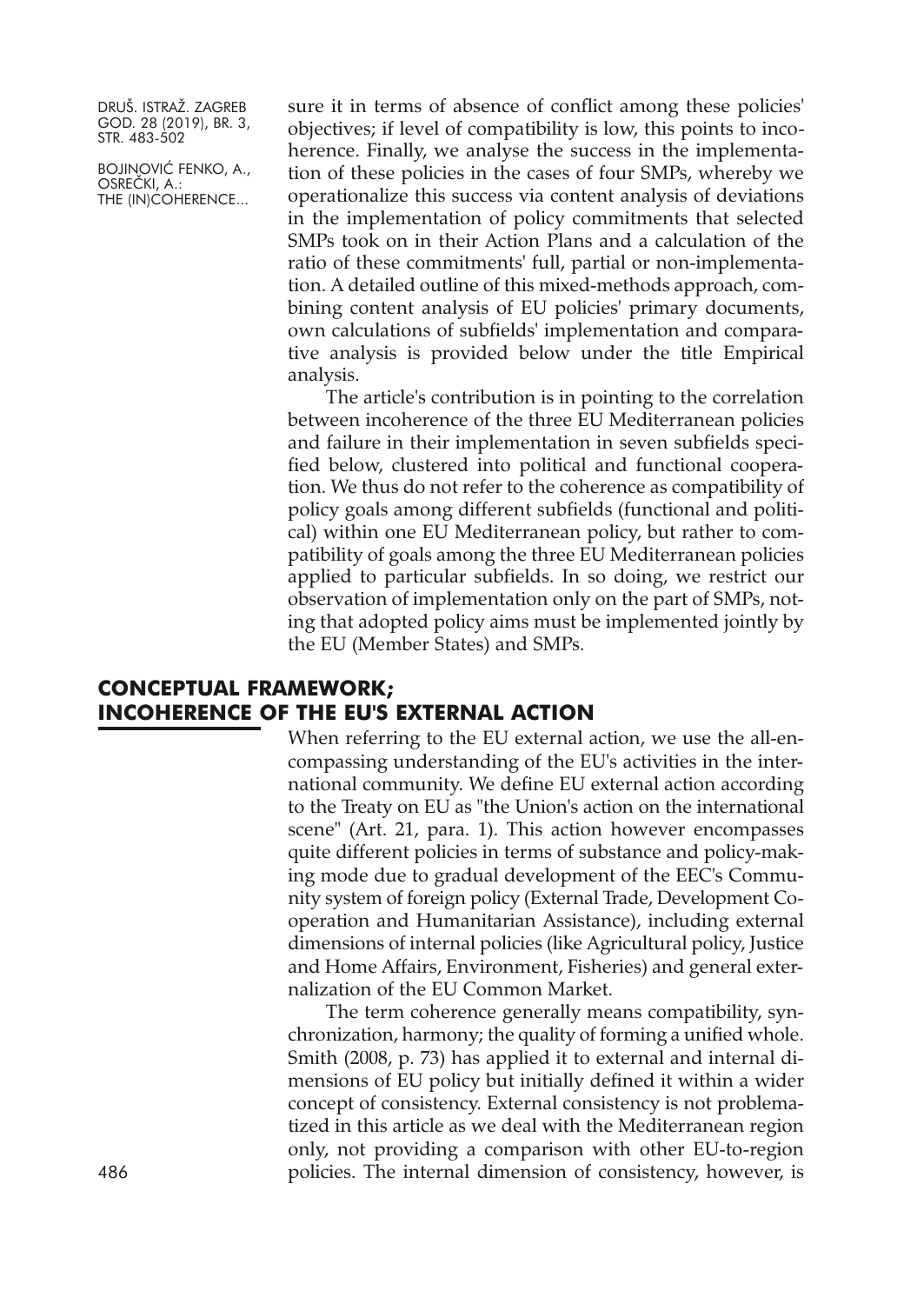BOJINOVIĆ FENKO, A., OSREČKI, A.: THE (IN)COHERENCE...

further conceptualized into horizontal and vertical consistency. The meaning of vertical consistency is the most commonly used, generally referring to coordination, conformity, concurrence, harmonization; it is about the quality of achieving a level of performance which does not vary greatly in quality over time. As this phenomenon of measuring (the avoidance of) contradictions among different policy actors within the EU policy process (Den Hertog & Strob, 2013, p. 376) is highly researched, it is also not investigated here.

The focus of this research is thus on the horizontal consistency, further termed by Smith (2008, p. 73) as coherence of EU policies. This phenomenon denotes compatibility and even mutual reinforcement of external measures and actions taken in each pillar or simply as compatibility of some EU policies in terms of absence of conflict among these policies' objectives (Smith, 2008, p. 73). Defining coherence more in depth, the authors refer to compatibility of various types of policies that the EU performs in its external action. For example, Gauttier (2004, p. 23) asserts that in the context of EU external action, coherence signifies the synergy between externalized internal policies of the EU. Tietje (1997, p. 212) defines coherence as the extent to which both levels of EU external action (foreign policy *and* external relations with all three abovementioned components) are logically interlinked so that they complement each other, whereas Gebhard (2011, p. 114) refers to coherence as a tendency to coordinate EU external relations with EU foreign policy with the aim to strengthen their strategic convergence. All these definitions of coherence converge in the notion of compatibility of individual EU policies (Bretherton & Vogler, 2006, p. 32), which we regard as the most indubitable definition of coherence and for this reason we apply it in this article. Coherence of EU policy goals has been thoroughly empirically researched through different perspectives (e.g. Duke, 2011, pp. 15-54; Den Hertog & Strob, 2013, pp. 373-388; Portela & Raube, 2012, pp. 3-20; Thomas, 2012, pp. 457-474; Carbone, 2008, pp. 323-342).

It is important to refer to the coherence of policy goals and to the consistency of their implementation as two different phenomena of EU's capability for actorness (Bretherton & Vogler, 2006) which ontologically exists in two different policy-making phases. If coherence refers to the compatibility of goals of different policies, it is thus 'active' in the decision-making phase, but also bears heavily on the success of the implementation of the policy. On the other hand, consistency between actors while carrying out the same policy refers only to the implementation phase of that policy. This is highly relevant for the operationalization of our research. As Krenzler 487 and Schneider (1997, p. 134) explain, the difference between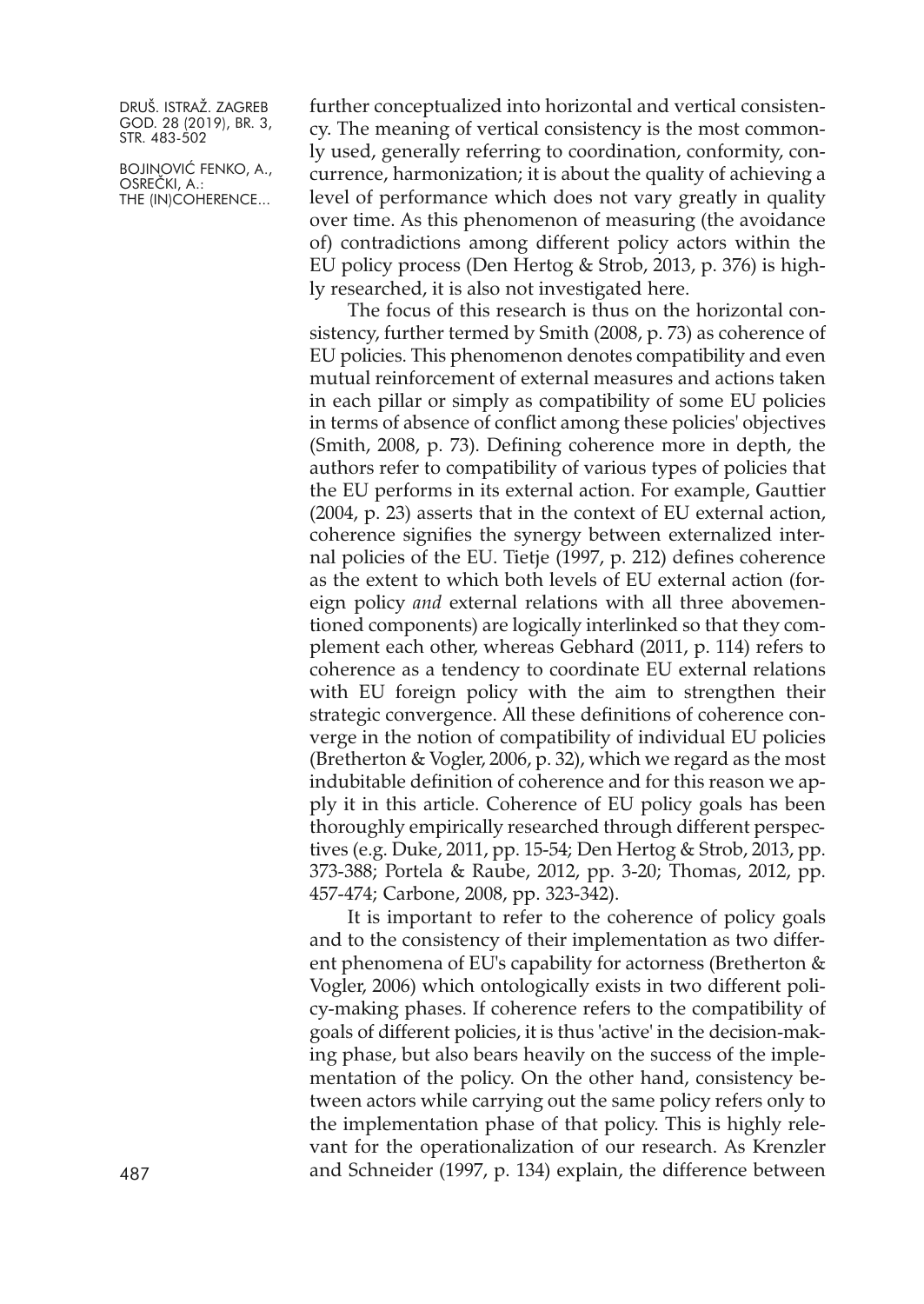BOJINOVIĆ FENKO, A., OSREČKI, A.: THE (IN)COHERENCE...

the (vertical) consistency and coherence (horizontal consistency) is very subtle, but significant when applied to EU external action; consistency is a coordinated activity among EU institutions as structures which conduct joint regular meetings on common policy issues, whereas coherence is linked to the substance of adopted decisions (or policy aims).

What Nuttall (2005, pp. 93-97) points to is not so much terminological difference between the two concepts which he describes as 'linguistic pedantry', but to the interlinkage between them. Consistency determines the ability of the EU to 'speak with one voice' in exercising its external action, while coherence serves as an indicator of the EU's abilities to act as an international actor.

# **EMPIRICAL ANALYSIS**

To analyse the coherence of the EU's Mediterranean policies we compare their aims by content analysis of their founding documents: the *Barcelona Declaration* (1995) inaugurating the *EMP, ENP Strategy Paper* (2004) in its *Mediterranean component and the Joint Declaration of the Paris Summit for the Mediterranean* (2008) which launched the UFM. The UFM is supposed to 'continue the aims of the EMP,' particularly in the political sphere which calls for 'creating a zone of peace, stability and security in the Mediterranean' (*Barcelona Declaration*, 1995, p. 8). Likewise, although the *ENP Strategy Paper* (2004, p. 6) lays emphasis on the 'continuity of EMP', ENP's agenda safeguards political and security interests of EU Member States (energy security, combating irregular immigration and trans- -border crime) and not the common Euro-Mediterranean agenda as accentuated in the *Barcelona Declaration* (1995, p. 2).

As to the implementation of these policies, we analyse the degree of implemented decisions on the part of the SMPs which they jointly adopted with EU Member States at the Euro-Mediterranean conferences (EMCs). Through the analysis of bilateral action plans (APs), we monitor deviations in the implementation of commitments that selected partners took on (Morocco, Egypt, Lebanon and Jordan), thus determining the implementation success on their side. Our analysis is based on the first series of APs adopted in the period of 2005-2007 for two reasons, one of substantive and one of methodological nature. First, in accordance with conclusions from the *Seventh Euro-Mediterranean Conference* (Luxembourg, 2005a, p. 5), APs should have intensified dialogue in the political field (with particular emphasis on democratization and human rights) and in the JHA field (with emphasis on combating irregular immigration), which we chose as the focus of our analysis. As the fight against terrorism was added to the EMP at this conference, forming a fourth "JHA and irregular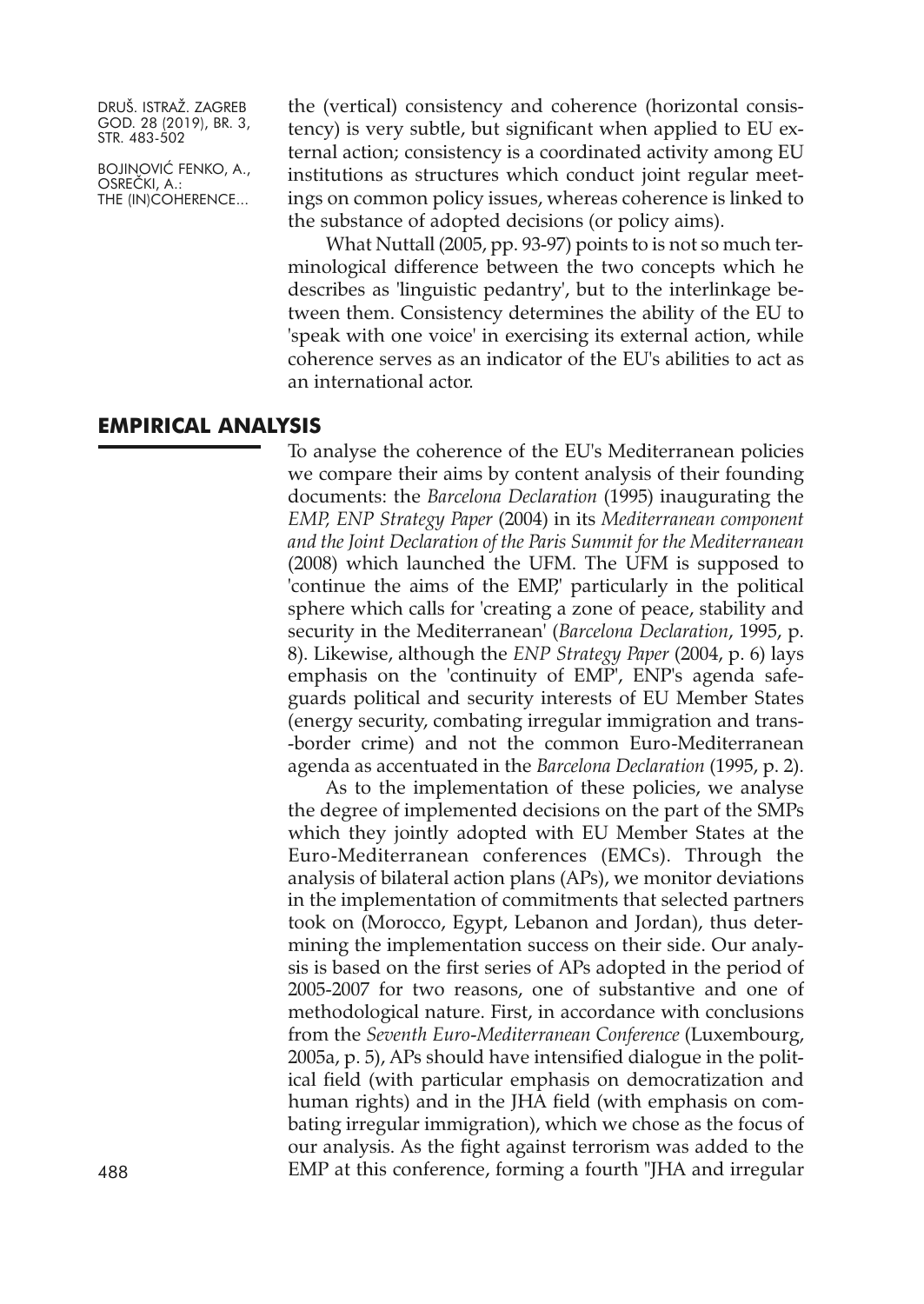immigration" basket, we include this subfield as well. Second, not all the selected SMPs have adopted the second series of APs, and some APs are concluded for different intervals, which prevents uniformity of data and comparative analysis.

### **Incoherence of the EU's Mediterranean Policies**

The focus of our analysis is first on the decision-making phase of EU's Mediterranean policies where policy aims are defined. We analyse potential incompatibility of aims between the EMP, the ENP and the UFM within several subfields, like foreign policy subfields, trade and a number of the EU's externalized internal policies. The results of content analysis are presented in Table 1.

(1) There is a high level of incompatibility of foreign policy-related aims between the EMP and the ENP. The EP laid emphasis on good neighbourly relations and mutual observance of norms on the part of the EU and SMPs. Conversely, the ENP focused on the EU's interests only (energy security and combating irregular immigration from the south), which led to incoherence in foreign policy-related aims between the two EU Mediterranean policies. Since the UFM has continued the foreign policy aims of the EMP, the incoherence of these aims between the ENP and the UFM remains also after 2008.

(2) The JHA aims are not compatible between the EMP and the ENP. The main difference is that combating terrorism and observing the common norms had priority in the EMP, but irregular immigration was accentuated within the ENP. Low-level compatibility of the aims exists between the ENP and the UFM because the latter laid emphasis on combatting terrorism and on common norms with no reference to irregular immigration and trans-border crime.

(3) Trade policy aims are incompatible between the EMP which promoted a common Euro-Mediterranean free trade area and the ENP which introduced simple bilateral free trade agreements (FTAs). The UFM was based on some regional economic projects (e.g. entrepreneurship) but has not developed its trade policy and has thus stepped away even from the idea of an FTA.

(4) The aims of energy policy are incompatible between the EMP which promoted inter-connectivity in energy supplies between the EU and SMPs, and the ENP which safeguarded the EU's energy interests only. Incompatibility of aims exists between the ENP and the UFM as well, since the UFM has laid emphasis on Mediterranean projects of renewable energy resources which have not been in compliance with the traditional ones (oil and gas) that had been promoted by the 489 ENP.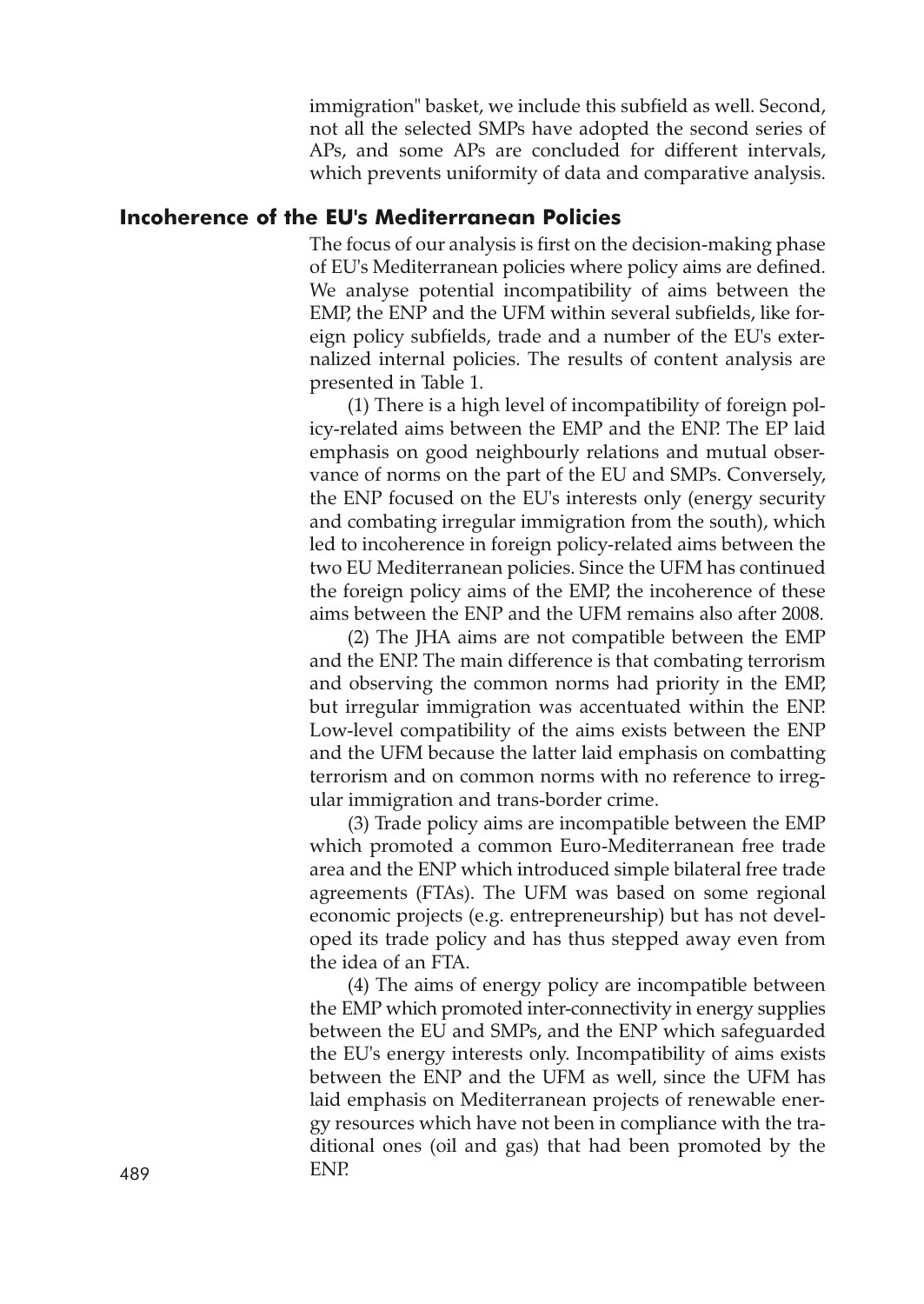$\mathcal{L}$  $\frac{1}{2}$ ΓL ENP Strategy Paper (2004); Paris Declaration (2008). *ENP Strategy Paper* (2004); *Paris Declaration* (2008).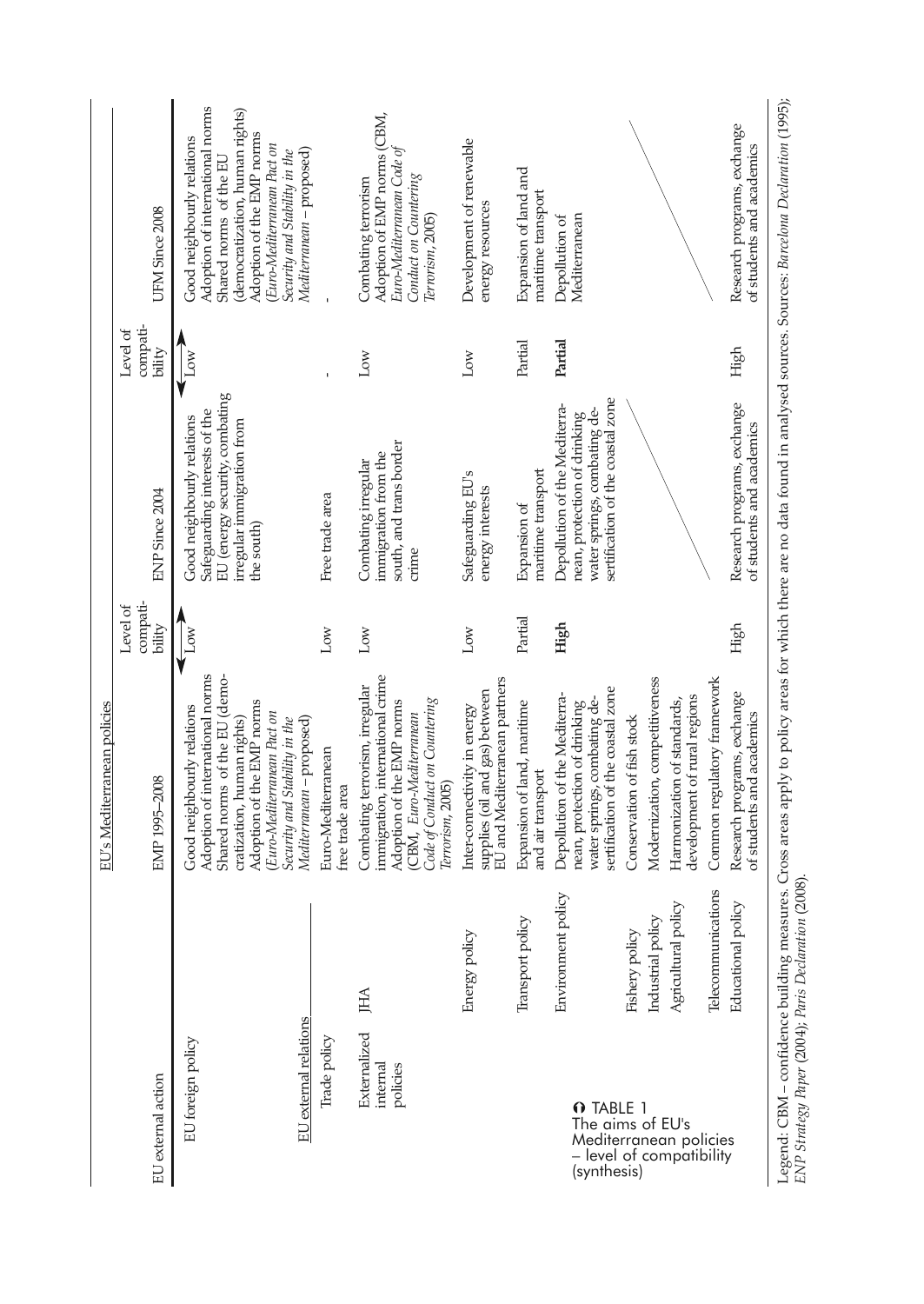BOJINOVIĆ FENKO, A., OSREČKI, A.: THE (IN)COHERENCE...

(5) The aims of transport policy reveal a partial level of compatibility between the EMP, the ENP, and the UFM. The EMP tended to develop maritime and air interconnectedness with SMPs and land connectedness between SMPs only, whereas the ENP envisaged only maritime connectedness (which can be explained by maritime transport of energy resources to the EU space). Partial compatibility of aims exists between the ENP (maritime connectedness) and the UFM (maritime and land connectedness with and between SMPs).

(6) Transport policy demonstrates full compatibility of aims between the EMP and the ENP (depollution of the Mediterranean, protection of drinking water springs, and combating desertification of the coastal zone). However, we observe a partial level of aims' compatibility between the ENP and the UFM due to narrowing down the UFM's focus to the regional priority of depollution of the Mediterranean only.

(7) Education is the only externalized internal EU policy which has displayed continuingly high compatibility of aims (coherence) between all three EU Mediterranean policies by initiating and continuously preserving common research programs and exchange of students and academics.

Results reveal a different degree of coherence between the EMP, the ENP, and the UFM in foreign policy subfields, in trade policy and some externalized internal policies since 2004. Continuous incompatibility of policy aims has existed in externalized internal policies (JHA and energy policy) and in foreign policy between the EMP, the ENP and the UFM (see Table 2). We summarize that there is complete incoherence of EU foreign policy aims, while partial coherence exists within the EU functional policy subfields.

| $O$ TABLE 2            |
|------------------------|
| Degree of coherence    |
| attained between EU's  |
| Mediterranean policies |

|                          |                                                         |                                                      |                                                                                                    | $EMP - ENP$<br>$2004 - 2008$                                                                              | $END - UFM$<br>since 2008                                                                             |
|--------------------------|---------------------------------------------------------|------------------------------------------------------|----------------------------------------------------------------------------------------------------|-----------------------------------------------------------------------------------------------------------|-------------------------------------------------------------------------------------------------------|
| EU<br>external<br>action | <b>EU</b> foreign policy<br>EU<br>external<br>relations | Trade policy<br>Externalized<br>internal<br>policies | <b>IHA</b><br>Energy policy<br>Transport policy<br>Environment policy<br><b>Educational policy</b> | Incoherent<br>Incoherent<br><b>Incoherent</b><br>Incoherent<br>Partially coherent<br>Coherent<br>Coherent | Incoherent<br><b>Incoherent</b><br>Incoherent<br>Partially coherent<br>Partially coherent<br>Coherent |

The EU's Mediterranean policies' incoherence was most prominent in the period from 2004 to 2008 between the ENP and the EMP concerning foreign policy, two externalized internal policies (JHA and energy policy) and trade policy. The situation has not substantially changed between the ENP and the UFM since 2008. Overall, the results strongly emphasize continuous incoherence between some specific externalized 491 internal policies (JHA and energy policy) within all the EU's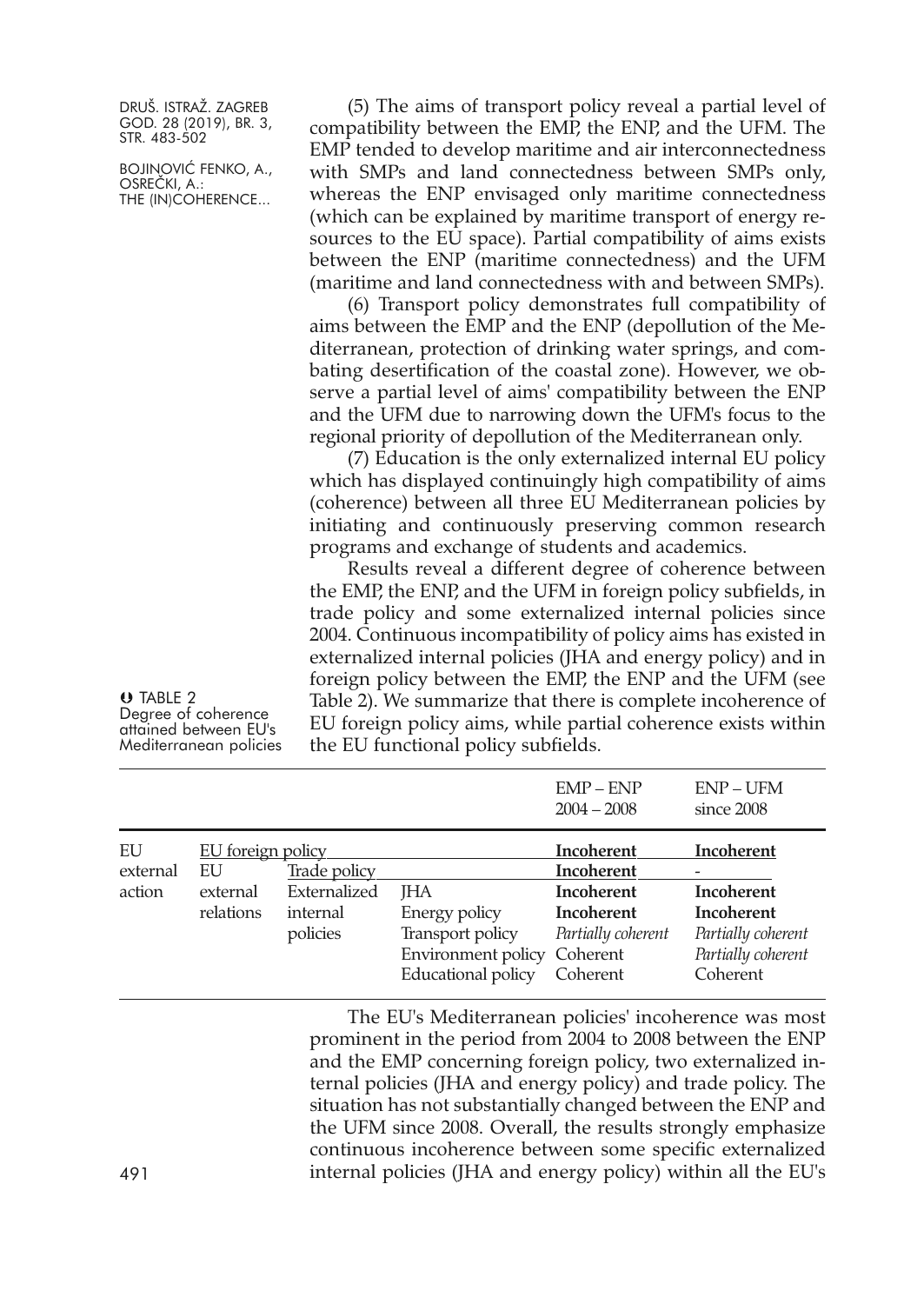BOJINOVIĆ FENKO, A., OSREČKI, A.: THE (IN)COHERENCE...

Mediterranean policies. Additionally, they point to only partial coherence of aims in increased number of externalized internal policies (transport and ecology policies) between the ENP and the UFM. These results fail to meet provisions stated in the founding documents of the ENP and the UFM, which emphasize continuation in the EU's Mediterranean policies.

# **The implementation of the EU's Mediterranean Policies**

The analysis of the implementation of the EU's Mediterranean policies, focuses on the commitments on the side of SMPs in two clusters of subfields; political field (with emphasis on democratization and human rights as two analysed subfields) and JHA (with emphasis on irregular immigration and the fight against terrorism as two analysed subfields).

#### **Educational policy**

The above analysis has shown that the Educational policy is the only fully coherent externalized internal EU policy. Namely, the goals of this policy in the founding documents remain the same; cooperation among universities through mobility and exchange of students and support of Mediterranean partner states in modernizing their educational systems. We narrow our analysis down to a 5-year period  $(2011-2015)^1$  to present the degree of implementation of the 13 EU Mediterranean projects in the Educational policy as one of six sub-areas of the cultural-social basket (see Figure 1) by SMPs.



Source: Euro-Mediterranean Projects (see references)

Of the 13 Euro-Mediterranean projects, four have been implemented within the Educational policy (see Figure 2): *Erasmus Mundus* (European Region Action Scheme for the Mobility of University students), *Tempus*(Trans European Mobility Scheme for University Studies), *Euro-Med Programme for Diplomatic Corps*, and *Euro-Med Training of Public Administration*. These four projects have amounted to  $E$ 52 million, which is the biggest budget compared to the other nine projects in five other

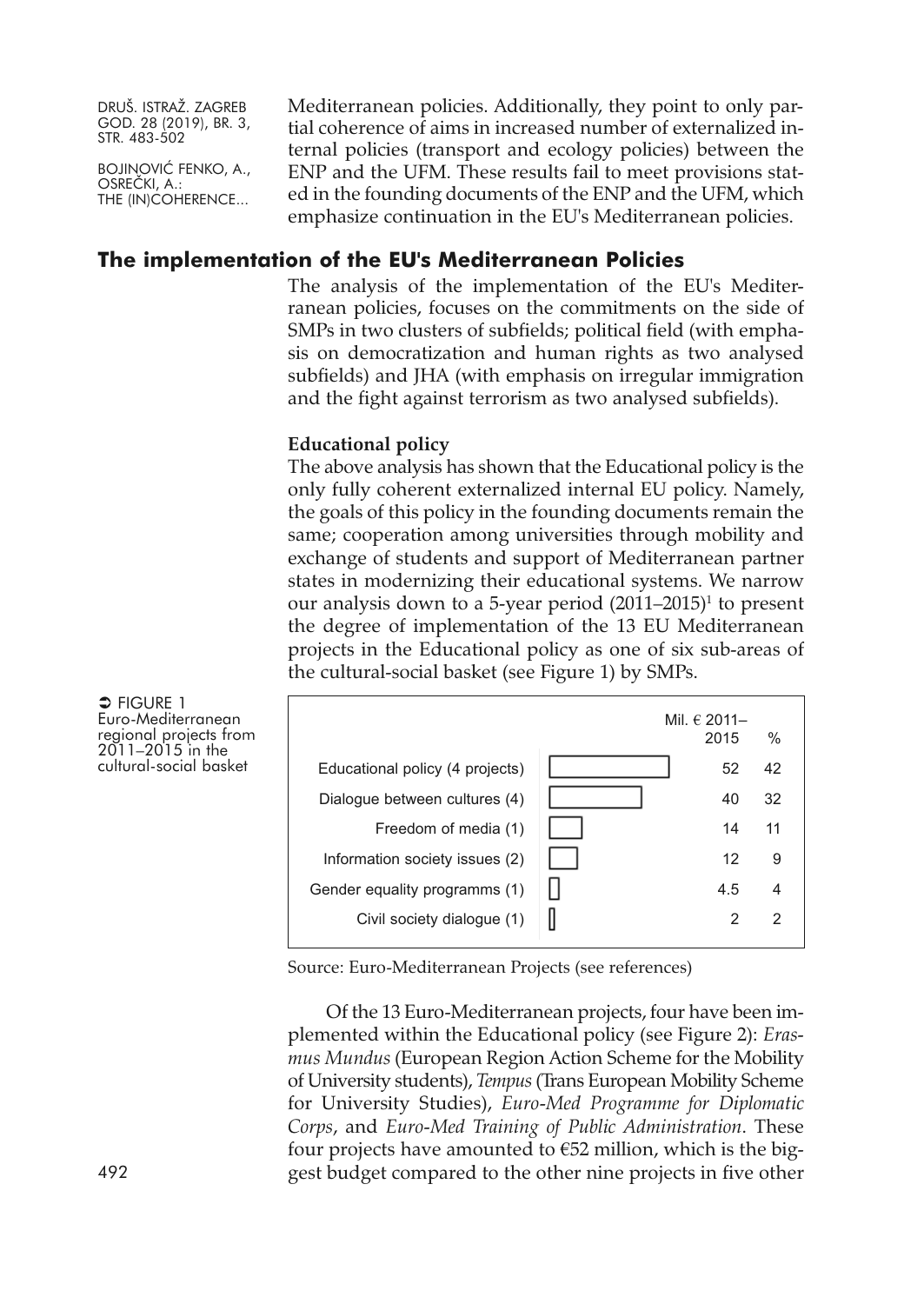BOJINOVIĆ FENKO, A., OSREČKI, A.: THE (IN)COHERENCE...

 $\supset$  FIGURE 2 Implementation of Euro-Mediterranean regional projects by 2015 in the cultural-<br>-social basket

sub-areas of the cultural-social basket. Three of these four projects have been implemented by ten of eleven SMPs. 2



Source: See Figure 1.

#### **Political subfields**

There were 21 commitments adopted at EMCs in the political field, 11 of which were in the subfield of *democratization* (see Table 3). The rate of implemented  $(I)$ , partially implemented<sup>3</sup> (PI) or non-implemented (NI) commitments in this subfield by selected SMPs can be analysed either with attention to individual SMPs (vertically) or on the ratio of implementation (horizontally). Our analysis is based on the horizontal approach. Of 44 multilateral commitments (11 per each selected country) only 14 have been implemented, 12 partially implemented and 18 non-implemented. The sum of 30 PI + NI commitments compared to 14 I commitments reveals high *disproportion* between adopted and actually implemented commitments, and points to unsuccessful implementation of commitments on the side of SMPs in the democratization subfield.

The ratio of NI commitments from the same Table reveals that one particular NI commitment gains prominence by being left non-implemented in all four selected Mediterranean partner countries – active engagement of civil society groups in decision-making at all levels (emphasized in bold in Table 3).

There were 10 commitments adopted at EMCs in the subfield of *human rights* (see Table 4). Of 40 multilateral commitments (10 per each selected country) half of them or 21 have been I, 5 PI and 14 NI. The sum of 19 PI  $+$  NI commitments 493 compared to 21 I commitments reveals the *proportion* of adopt-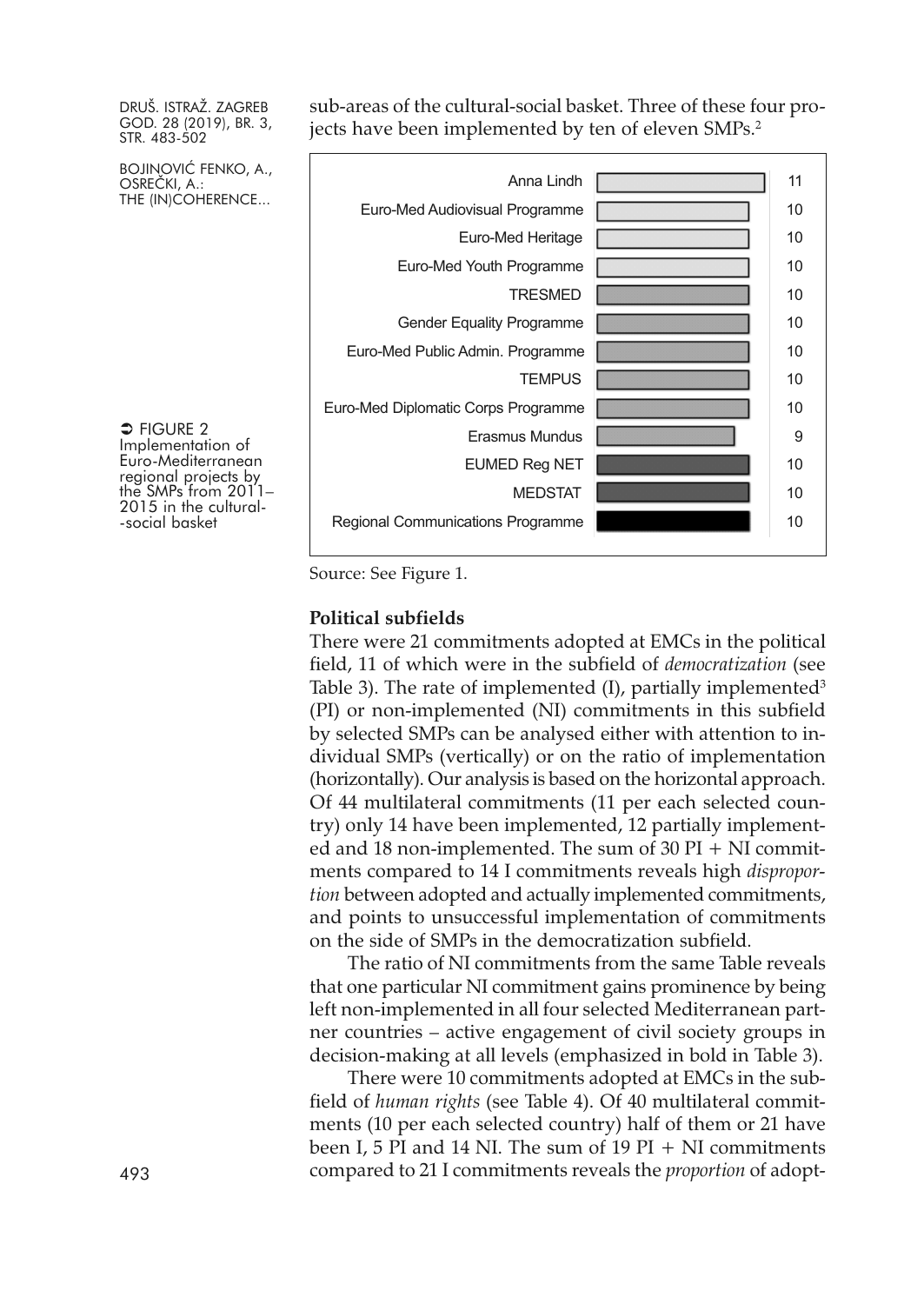**U** TABLE 3<br>Implementation rate of commitments by<br>selected SMPs in the<br>subfield of democratization

ed and actually implemented commitments, and points to a consistency in the implementation of adopted commitments on the side of SMPs in the subfield of human rights. Also, we note a small number of PI commitments evident in this subfield (only 5 compared to 12 in the democratization subfield), which leads to a conclusion that there is moderate tendency on the part of SMPs to change the content of adopted commitments in the human rights subfield.

| Subfield: Democratization<br>Commitments                                                                                   | Source (EMCs)                                                                    | Bilateral implementation in AP                 |                                           |                                                       |                                                | Ratio of<br>Morocco Egypt Jordan Lebanon implementation |
|----------------------------------------------------------------------------------------------------------------------------|----------------------------------------------------------------------------------|------------------------------------------------|-------------------------------------------|-------------------------------------------------------|------------------------------------------------|---------------------------------------------------------|
| 1. Enhanced political dialogue<br>based on shared values of<br>democracy and the rule of law                               | Barcelona 1995                                                                   | N <sub>I</sub>                                 | NI                                        | N <sub>I</sub>                                        | Ι                                              | I 1, PI 0, NI 3                                         |
| 2. Democratization and em-<br>powerment of political parties                                                               | Barcelona 1995; Valen-<br>cia 2002; Barcelona 2005                               | PI                                             | PI                                        | I                                                     | PI                                             | 11, PI 3, NI 0                                          |
| 3. Fair and transparent parliamen- Tampere 2006<br>tary and local elections in accord-<br>ance with international treaties |                                                                                  | N <sub>I</sub>                                 | N <sub>I</sub>                            | PI                                                    | I                                              | 11, PI 1, NI 2                                          |
| 4. Exchange of experience in<br>electoral process                                                                          | Barcelona 2005; Luxem-<br>bourg 2005; Marseilles 2008                            | PI                                             | PI                                        | N <sub>I</sub>                                        | NI                                             | I 0, PI 2, NI 2                                         |
| 5. Increase in women's partici-<br>pation in the political decision-<br>-making process                                    | Barcelona 2005                                                                   | PI                                             | I                                         | PI                                                    | I                                              | I 2, PI 2, NI 0                                         |
| 6. Independence of judiciary                                                                                               | Barcelona 2005                                                                   | NI                                             | Ι                                         | РI                                                    | NI                                             | I 1, PI 1, NI 2                                         |
| 7. Judicial reform and improve-<br>ment of prison conditions                                                               | Dublin 2004                                                                      | I                                              | PI                                        | PI                                                    | Ι                                              | I 2, PI 2, NI 0                                         |
| 8. Increased public participation<br>in the decision-making process                                                        | Barcelona 2005;<br>Tampere 2006                                                  | N <sub>I</sub>                                 | PI                                        | I                                                     | NI                                             | I 1, PI 1, NI 2                                         |
| 9. Active engagement of civil<br>society groups in decision-mak-<br>ing at all levels                                      | Palermo 1998; Marseilles<br>2000; Dublin 2004; Barce-<br>lona 2005; Tampere 2006 | NI                                             | $\underline{\mathbf{M}}$                  | N <sub>I</sub>                                        | $\mathbf{N}$                                   | I 0, PI 0, NI 4                                         |
| 10. Political dialogue between<br>the European Parliament and<br>parliaments of Mediterranean<br>partner states            | Barcelona 1995; Malta<br>1997; Stuttgart 1999; Valen-<br>cia 2002; Dublin 2004   | N <sub>I</sub>                                 | Ι                                         | I                                                     | Ι                                              | 13, PI 0, NI 1                                          |
| 11. Combating corruption                                                                                                   | Barcelona 1995                                                                   | Ι                                              | NI                                        | N <sub>I</sub>                                        | I                                              | I 2, PI 0, NI 2                                         |
| Total                                                                                                                      |                                                                                  | 12<br>PI <sub>3</sub><br>NI <sub>6</sub><br>11 | <b>I3</b><br>PI <sub>4</sub><br>NI4<br>11 | <b>I3</b><br>PI <sub>4</sub><br>NI <sub>4</sub><br>11 | I6<br>PI <sub>1</sub><br>NI <sub>4</sub><br>11 | I 14<br>PI 12<br><b>NI18</b><br>44                      |

Legend: I – implemented commitments; PI – partially implemented commitments; NI – non-implemented commitments; EMCs – Euro-Mediterranean conferences; AP – Action plans.

Sources: Euro-Mediterranean conferences (see references); Morocco Action Plan 2005; EU-Egypt Action Plan 2007; EU-Jordan Action Plan 2005; EU-Lebanon Action Plan 2007.

If we concentrate on the ratio of NI commitments from Table 4, then two NI commitments have been left non-implemented in all four selected SMPs – exchange of views on human rights practices, and identification of concrete areas of co-494 operation in human rights fora (emphasized in bold in Table 4).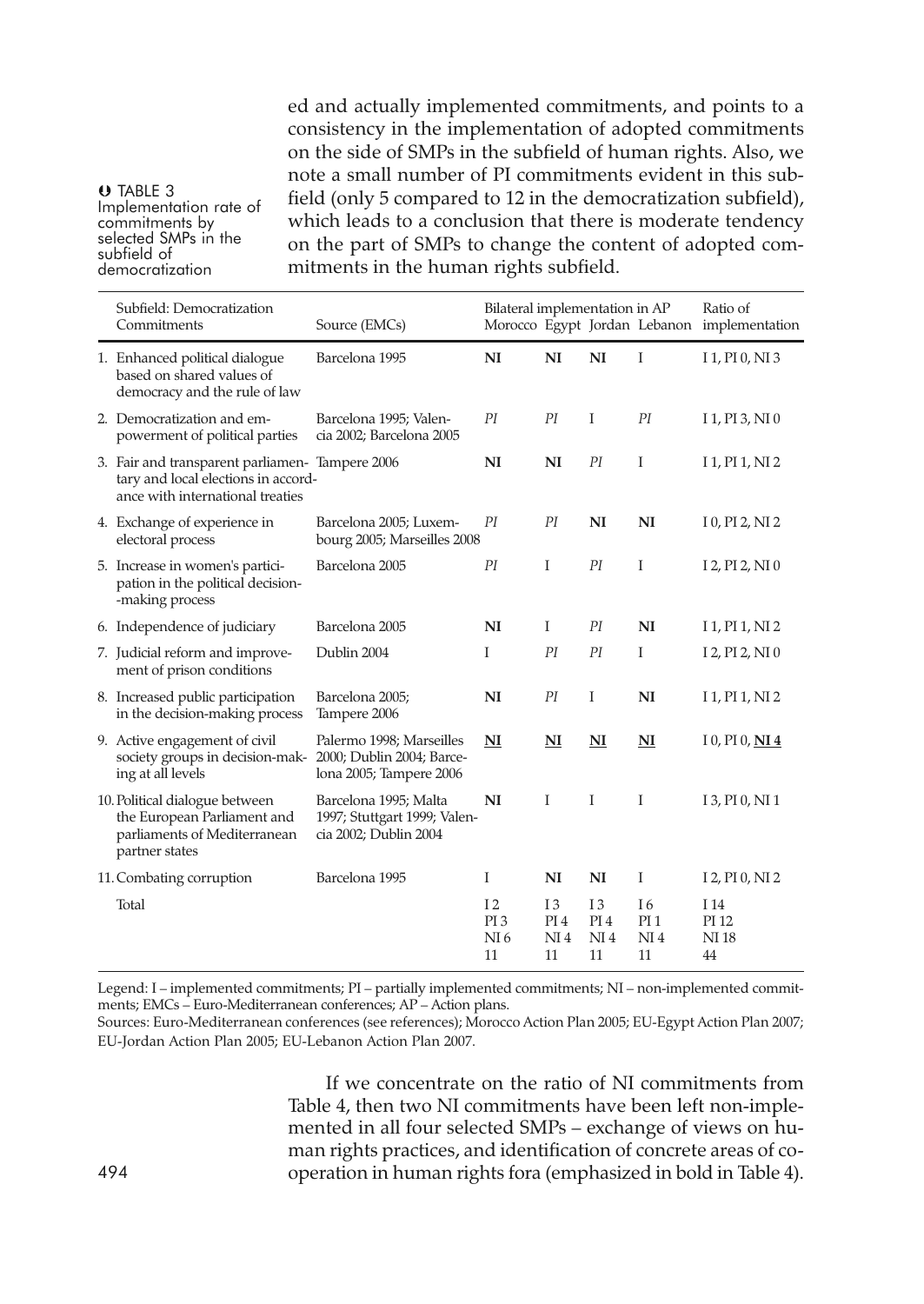| Subfield: Human rights<br>Commitments                                                         | Source (EMCs)                                                                                                  | Bilateral implementation in AP                             |                                                |                                                |                                                | Ratio of<br>Morocco Egypt Jordan Lebanon implementation |
|-----------------------------------------------------------------------------------------------|----------------------------------------------------------------------------------------------------------------|------------------------------------------------------------|------------------------------------------------|------------------------------------------------|------------------------------------------------|---------------------------------------------------------|
| 1. Implementation of internatio-<br>nal human rights standards                                | Barcelona 1995                                                                                                 | Ι                                                          | I                                              | PI                                             | I                                              | 13, PI 1, NI 0                                          |
| 2. Promotion of dialogue with civil<br>society in human right fora                            | Bruxelles 2001;<br>Valencia 2002                                                                               | I                                                          | Ι                                              | Ι                                              | PI                                             | 13, PI 1, NI 0                                          |
| 3. Freedom of assembly, as-<br>sociation, and promotion<br>of independent media               | Barcelona 1995;<br>Bruxelles 2001; Valen-<br>cia 2002; Barcelona 2005                                          | I                                                          | Ι                                              | Ι                                              | Ι                                              | 14, PI 0, NI 0                                          |
| 4. Combating intolerance and<br>discrimination based on re-<br>ligion or belief               | Barcelona 1995;<br>Valencia 2002;<br>Barcelona 2005                                                            | NI                                                         | Ι                                              | Ι                                              | I                                              | 13, PI 0, NI 1                                          |
| 5. Exchange of views on hu-<br>man rights practices                                           | Barcelona 1995                                                                                                 | NI                                                         | $\underline{\mathbf{M}}$                       | $\underline{\mathbf{M}}$                       | NI                                             | 10, P10, N14                                            |
| 6. Identification of concrete areas<br>of cooperation in human<br>rights fora                 | Crete 2003                                                                                                     | $\overline{\mathbf{M}}$                                    | $\mathbf{M}$                                   | $\mathbf{M}$                                   | $\mathbf{M}$                                   | $I$ 0, PI 0, $N$ I 4                                    |
| 7. Development of regulatory me-<br>chanism for implementation of<br>human rights commitments | Dublin 2004                                                                                                    | I                                                          | NI                                             | N <sub>I</sub>                                 | Ι                                              | I 2, PI 0, NI 2                                         |
| 8. Gender equality                                                                            | Barcelona 1995; Marseilles<br>2000; Bruxelles 2001; Crete<br>2003; Naples 2003; Dublin<br>2004; Barcelona 2005 | NI                                                         | L                                              | <b>I</b>                                       | Ι                                              | 13, PI 0, NI 1                                          |
| 9. Promotion of fundamental<br>social rights and decent<br>working conditions                 | Barcelona 1995                                                                                                 | PI                                                         | PI                                             | N <sub>I</sub>                                 | PI                                             | 10, PI 3, NI 1                                          |
| 10. Combating corruption                                                                      | Barcelona 1995;<br>Valencia 2002                                                                               | Ι                                                          | N <sub>I</sub>                                 | <b>I</b>                                       | Ι                                              | 13, PI 0, NI 1                                          |
| Total                                                                                         |                                                                                                                | I <sub>5</sub><br>PI <sub>1</sub><br>NI <sub>4</sub><br>10 | I <sub>5</sub><br>PI <sub>1</sub><br>NI4<br>10 | I <sub>5</sub><br>PI <sub>1</sub><br>NI4<br>10 | I6<br>PI <sub>2</sub><br>NI <sub>2</sub><br>10 | I 21<br>PI <sub>5</sub><br><b>NI</b> 14<br>40           |

**O** TABLE 4<br>Implementation rate of commitments by selected SMPs in the subfield of human rights Legend and sources: See Table 3.

To summarize, we present the rate of successful implementation of the EU's Mediterranean policies' goals in terms of commitments in the political field. 42% of commitments have been I, 20% PI and a high 38% NI (Figure 3). The sum of 58% PI and NI commitments demonstrates that the political field is implemented predominantly unsuccessfully.



 $\bigcirc$  FIGURE 3 Implementation rate of obligations by selected SMPs in the Political field (in percentage)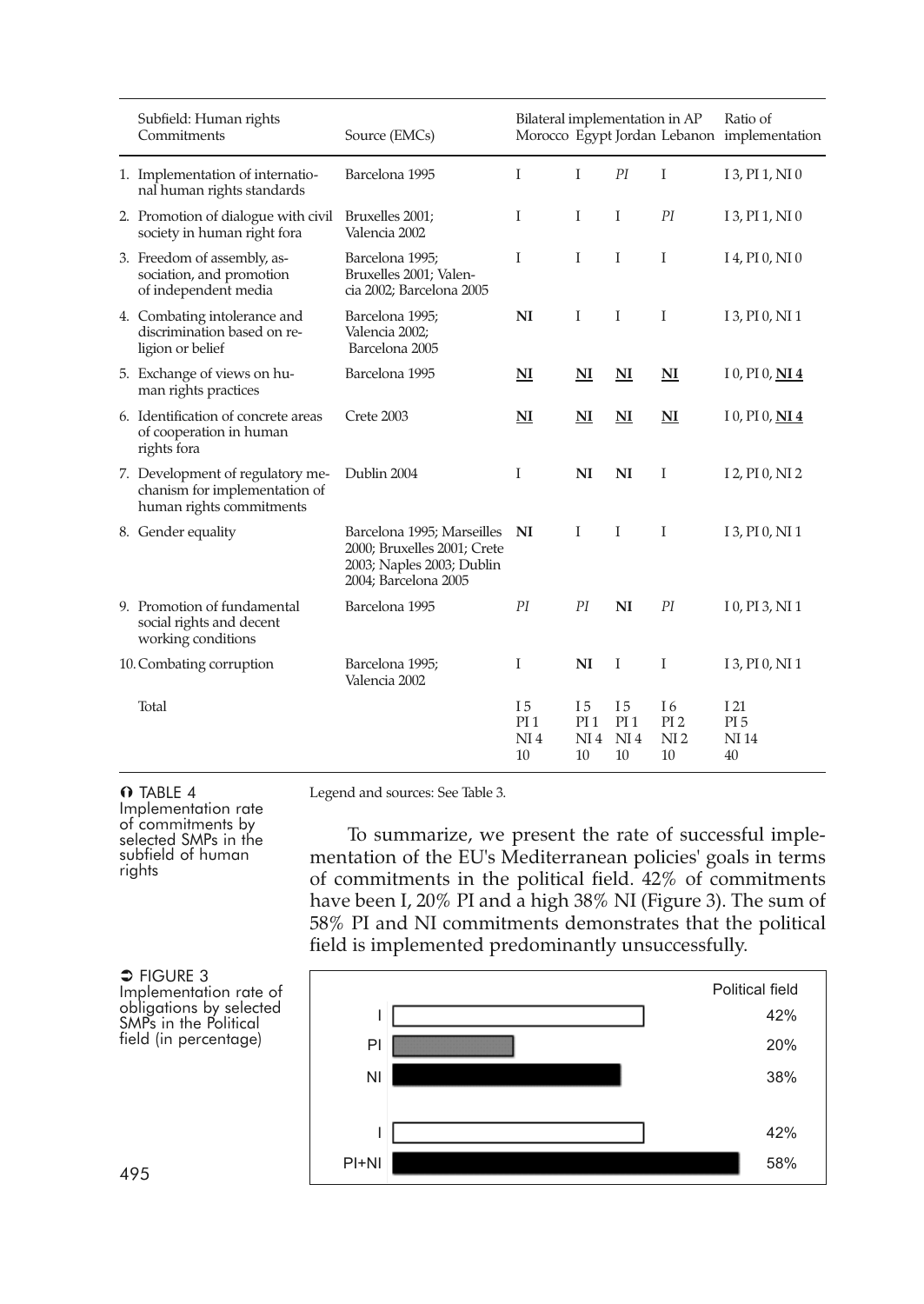BOJINOVIĆ FENKO, A., OSREČKI, A.: THE (IN)COHERENCE...

**U** TABLE 5<br>Implementation rate of obligations by selected<br>Mediterranean partner countries in the<br>subfield of irregular<br>immigration

#### **Justice, home affairs and migration (JHA) subfields**

There were 19 commitments adopted at EMCs in JHA subfields, 6 of which were in the subfield of *irregular immigration* (see Table 5). Out of 24 multilateral commitments (6 per each selected country) only 5 have been I, 1 PI and 18 or three quarters of them have been left NI. The sum of  $19 \text{ PI} + \text{NI}$ commitments compared to 5 I commitments is *disproportionate* to the adopted and actually implemented commitments, and points to unsuccessful implementation of the EU's Mediterranean policies in the JHA subfields. We particularly note 1 PI commitment in this subfield (compared to 12 in the democratization subfield and 5 in human rights), which points to a highly interesting conclusion: SMPs either fully implement multilaterally adopted commitments in the subfield of irregular immigration, or do not implement these commitments at all.

| Subfield: Irregular immigration<br>Commitments                                                               | Source (EMCs)                                                      | Bilateral implementation in AP                            |                                   |                                                           |                                   | Ratio of<br>Morocco Egypt Jordan Lebanon implementation |
|--------------------------------------------------------------------------------------------------------------|--------------------------------------------------------------------|-----------------------------------------------------------|-----------------------------------|-----------------------------------------------------------|-----------------------------------|---------------------------------------------------------|
| 1. Enhanced dialogue and exchange<br>of info on causes and negative<br>effects                               | Malta 1997;<br>Luxembourg 2005                                     | Ι                                                         | I                                 | Ι                                                         | I                                 | I 4, PI 0, NI 0                                         |
| 2. Negotiating readmission<br>agreements EU-Mediterranean<br>partners                                        | Barcelona 1995; Crete<br>2003; Dublin 2004;<br>Barcelona 2005      | NI                                                        | I                                 | NI                                                        | NI                                | 11, PI 0, NI 3                                          |
| 3. Negotiating series of readmission<br>agreements Mediterranean<br>partners-EU Member states                | Crete 2003;<br>Luxembourg 2005                                     | $\underline{\mathbf{M}}$                                  | $\underline{\mathbf{M}}$          | $\underline{\mathbf{M}}$                                  | $\underline{\mathbf{M}}$          | 10, P10, N14                                            |
| 4. Negotiating readmission<br>agreements Mediterranean<br>partners-third countries upon<br>request of the EU | Crete 2003:<br>Luxembourg 2005                                     | $\underline{\mathbf{M}}$                                  | $\underline{\mathbf{M}}$          | $\underline{\mathbf{M}}$                                  | $\underline{\mathbf{M}}$          | $I$ 0, PI 0, $NI$ 4                                     |
| 5. Exchange of info about<br>transit migration                                                               | Barcelona 2005                                                     | N <sub>I</sub>                                            | NI                                | N <sub>I</sub>                                            | PI                                | I 0, PI 1, NI 3                                         |
| 6. Adoption of regional ap-<br>proach in combating<br>irregular immigration                                  | Barcelona 1995; Bru-<br>xelles 2001; Valencia<br>2002; Naples 2003 | NI                                                        | $\mathbf{M}$                      | $\mathbf{N}$                                              | $\mathbf{N}$                      | 10, P10, NI4                                            |
| Total                                                                                                        |                                                                    | I <sub>1</sub><br>PI <sub>0</sub><br>NI <sub>5</sub><br>6 | 12<br>PI <sub>0</sub><br>NI4<br>6 | I <sub>1</sub><br>PI <sub>0</sub><br>NI <sub>5</sub><br>6 | 11<br>PI <sub>1</sub><br>NI4<br>6 | I <sub>5</sub><br>PI <sub>1</sub><br><b>NI18</b><br>24  |

Legend and sources: See Table 3.

Our analysis of the ratio of NI commitments points that *half* of the adopted commitments on part of the SMPs are in this category and NI by all 4 states (emphasized in bold in Table 5): negotiation of a series of readmission agreements between SMPs and EU Member States; negotiation of readmission agreements between SMPs and third countries upon request of the EU; and adoption of regional approach in combating irregular immigration.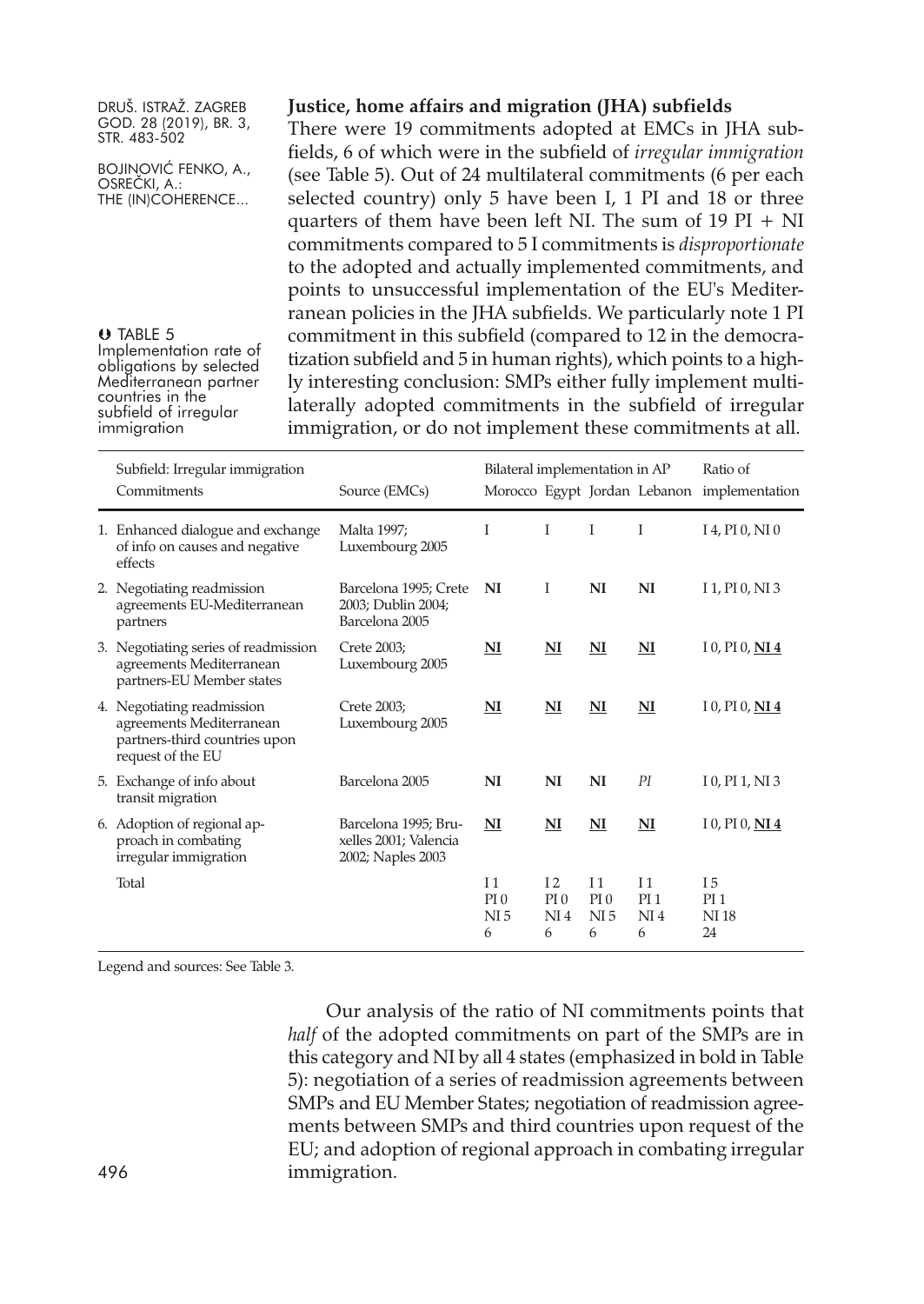BOJINOVIĆ FENKO, A., OSREČKI, A.: THE (IN)COHERENCE...

**U** TABLE 6<br>Implementation rate of Implementation rate of commitments by selected SMPs in fight against terrorism subfield

There were 13 commitments (9 commitments and 4 subcommitments) adopted at EMCs in the subfield of *fight against terrorism* (see Table 6). When multiplied by four selected SMPs, we get to the number of 52 commitments. However, one commitment (implementation of an EMP legislative referring to the *Euro-Mediterranean Code of Conduct in Countering Terrorism*) could not be implemented in APs of Morocco and Jordan because their APs were adopted before the *Code* came into force (in 2005). This leads to 42 analysed commitments per four SMPs, 10 of which have been I, 5 PI and 27 NI. The sum of 32 PI + NI commitments compared to 10 I commitments reveals a significant *disproportion* between adopted and actually implemented commitments, and points to unsuccessful implementation of adopted commitments on the side of MPSs in the subfield of fight against terrorism.

| Subfield: Fight against terrorism<br>Commitments                                                        | Source (EMCs)                                                   | Bilateral implementation in AP                |                                                 |                                               | Morocco Egypt Jordan Lebanon                    | Ratio of<br>implementation                   |
|---------------------------------------------------------------------------------------------------------|-----------------------------------------------------------------|-----------------------------------------------|-------------------------------------------------|-----------------------------------------------|-------------------------------------------------|----------------------------------------------|
| 1. Extension of political dialogue<br>on sensitive aspects of terrorism                                 | Marseilles 2000                                                 | PI                                            | PI                                              | NI                                            | PI                                              | 10, PI 3, NI 1                               |
| 2. Ratification of international instru-<br>ments (conventions, regulations)                            | Barcelona 1995;<br>Tampere 2006                                 | I                                             | I                                               | Ι                                             | Ι                                               | 14, PI 0, NI 0                               |
| 3. Implementation of EU legislative                                                                     | Dublin 2004                                                     | NI                                            | N <sub>I</sub>                                  | NI                                            | NI                                              | I 0, PI 0, NI 4                              |
| 4. Implementation of EMP legislative<br>(Euro-Mediterranean Code of Conduct<br>in Countering Terrorism) | Barcelona 2005;<br>Paris 2008;<br>Marseilles 2008               |                                               | T                                               |                                               | T                                               | I 2, PI 0, NI 0                              |
| 4.1 Exchange of info on<br>terrorists/terrorist networks                                                | Barcelona 2005                                                  |                                               | PI                                              |                                               | PI                                              | 10, PI 2, NI 0                               |
| 4.2 Bilateral cooperation in<br>combating terrorism                                                     | Barcelona 2005                                                  |                                               | N <sub>I</sub>                                  |                                               | NI                                              | I 0, PI 0, NI 2                              |
| 4.3 Refusal of granting<br>asylum to terrorists                                                         | Barcelona 2005                                                  |                                               | N <sub>I</sub>                                  |                                               | NI                                              | 10, PI0, NI2                                 |
| 4.4 Participation/observation in<br>counter-terrorism (CT) exercises                                    | Barcelona 2005                                                  |                                               | N <sub>I</sub>                                  |                                               | NI                                              | 10, PI0, NI2                                 |
| 5. Keeping records on ratified in-<br>ternational instruments of CT                                     | Stuttgart 1999                                                  | $\mathbf{N}$                                  | $\mathbf{M}$                                    | $\mathbf{N}$                                  | N <sub>I</sub>                                  | $I$ 0, PI 0, $NI$ 4                          |
| 6. Adoption of effective CT<br>policies                                                                 | Barcelona 1995;<br>Marseilles 2000                              | $\overline{\mathbf{M}}$                       | $\underline{\mathbf{M}}$                        | $\mathbf{M}$                                  | $\overline{\mathbf{M}}$                         | 10, P10, N14                                 |
| 7. Identification of concrete<br>areas of joint activities in CT                                        | Stuttgart 1999; Crete I<br>2003, Dublin 2004;<br>The Hague 2004 |                                               | I                                               | I                                             | I                                               | I 4, PI 0, NI 0                              |
| 8. Joint CT exercises                                                                                   | Barcelona 2005                                                  | $\underline{\mathbf{M}}$                      | $\underline{\mathbf{M}}$                        | NI                                            | $\overline{\mathbf{M}}$                         | $I$ 0, $PI$ 0, $NI$ 4                        |
| 9. Creation of Euro-Med network<br>of contact persons in CT efforts                                     | Valencia 2002                                                   | $\underline{\mathbf{M}}$                      | $\underline{\mathbf{M}}$                        | $\underline{\mathbf{M}}$                      | $\underline{\mathbf{M}}$                        | I 0, PI 0, NI 4                              |
| Total                                                                                                   |                                                                 | 12<br>PI <sub>1</sub><br>NI <sub>5</sub><br>8 | I <sub>3</sub><br>PI <sub>2</sub><br>NI 8<br>13 | 12<br>PI <sub>0</sub><br>NI <sub>6</sub><br>8 | I <sub>3</sub><br>PI <sub>2</sub><br>NI 8<br>13 | I 10<br>PI <sub>5</sub><br><b>NI27</b><br>42 |

Cross areas apply to commitments which Mediterranean partners could not implement due to their adoption afterthe ratification period of their AP. Legend and sources: See Table 3.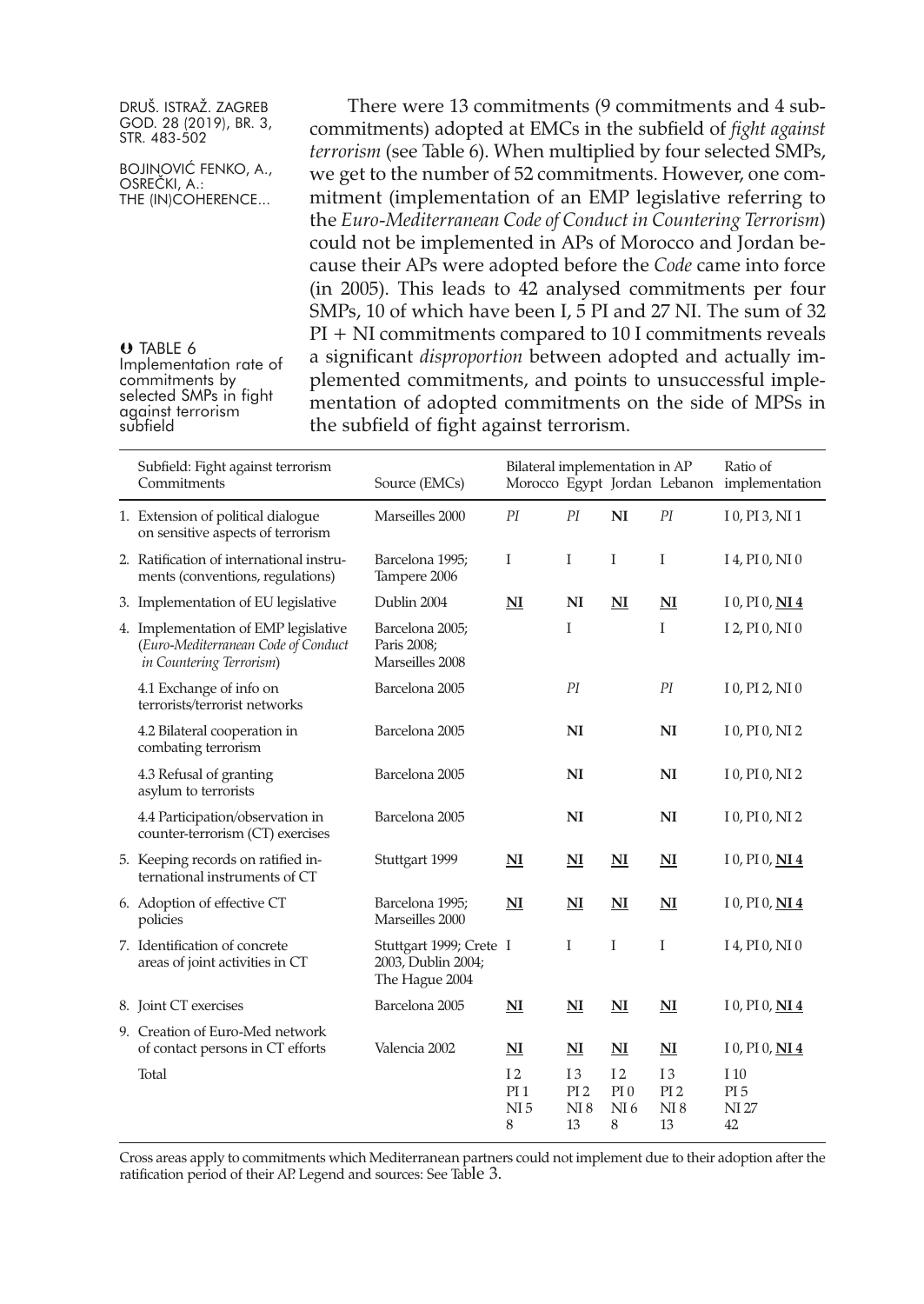BOJINOVIĆ FENKO, A., OSREČKI, A.: THE (IN)COHERENCE...

We also note 5 PI commitments in this subfield, the same as the number of PIs in the human rights subfield, but only half of the 12 PIs in the democratization subfield. This observation leads to the conclusion that SMPs exhibit an equal moderate tendency to change the content of adopted commitments in the subfields of human rights and fight against terrorism.

The analysis of the ratio of NI commitments from Table 6 points to no less than 5 of them having been left NI in all four selected SMPs (emphasized in bold in Table 6) – implementation of EU legislation; keeping records on ratified international instruments of counter-terrorism (CT); adoption of effective CT policies; joint CT exercises; and creation of a Euro- -Med network of contact persons in CT efforts. We infer from this that there has been considerable reluctance on the part of SMPs for cooperation in this particular subfield.

To summarize findings in this subchapter, we present the rate of successful implementation of the EU's Mediterranean policies' goals in terms of commitments in the field of JHA. 23% of commitments have been I, 9% PI and a disproportionally high 68% of commitments NI. The sum of 77% of PI and NI commitments ( $PI + NI$  in Figure 4) confirms an overall less successful implementation in JHA subfields compared to the 58% of  $PI + NI$  in political subfields (democratization and human rights). This result is even additionally exacerbated in absolute terms, taking into consideration that the weight of at least PI is more than 100% lower in JHA compared to the political field JHA (9% vs 20%).





## **CONCLUSION**

In this article, we tackle how coherence among three EU's Mediterranean policies affects the success of their implementation. With regards to the first hypothesis, we establish that the EU's Mediterranean policies reveal incoherence, i.e. incompatibility of their aims, in the EU foreign policy field and partial coherence in the subfields of the EU's external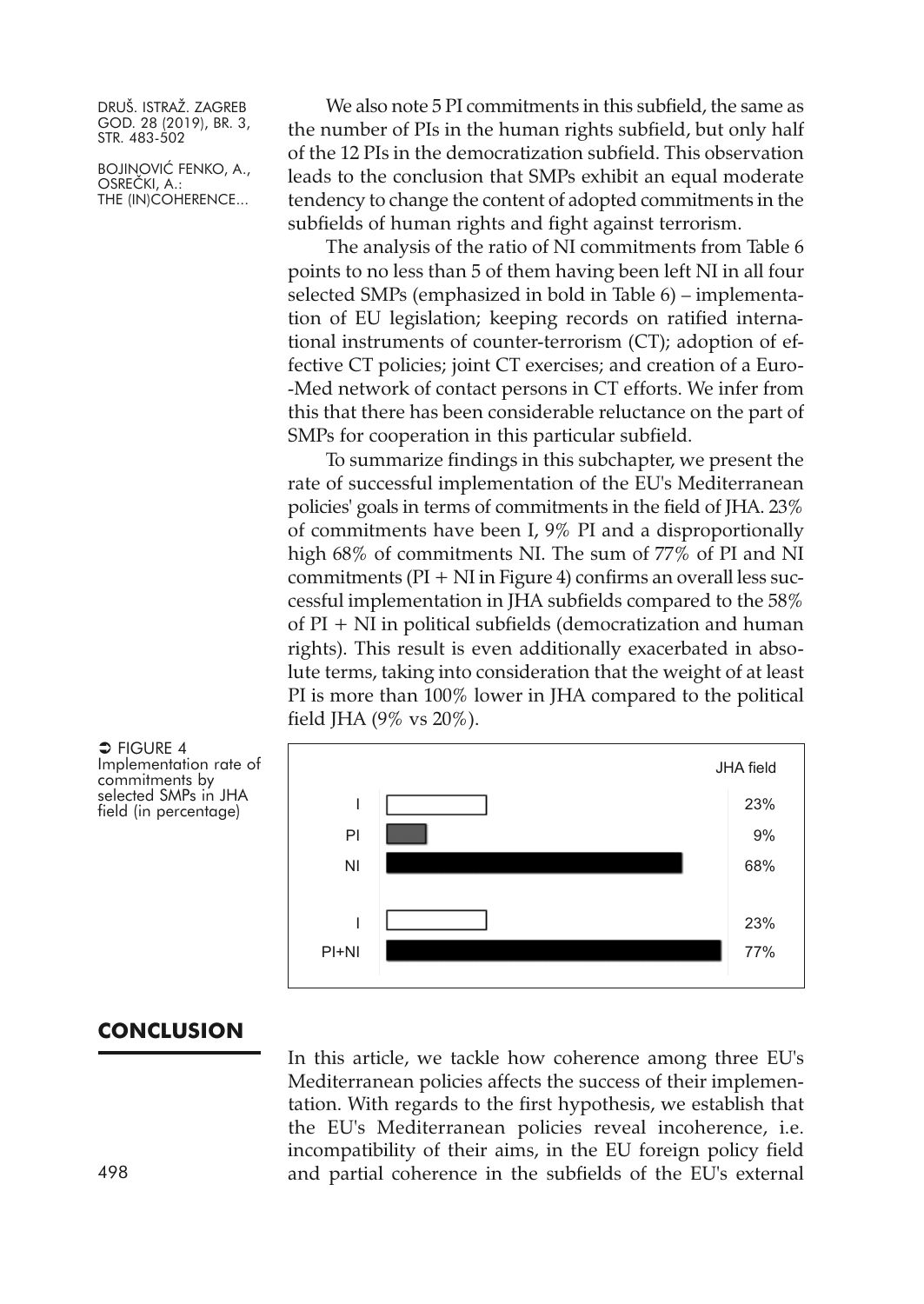BOJINOVIĆ FENKO, A., OSREČKI, A.: THE (IN)COHERENCE...

relations. As the latter refer to functional fields of cooperation, the first hypothesis can be confirmed, however, with some significant diversity *within* the functional subfields. For example, trade policy shows equally incoherent goals as foreign policy and so do the JHA and energy policy. Nevertheless, transport policy exposes partial coherence whereas the goals of environmental policy were compatible between the first two EU Mediterranean policies (the EMP and the ENP) but only partially compatible between the current two (the ENP and the UFM). The most coherent is the educational field of cooperation.

The empirical findings bring forward more arguments for strengthening on the second hypothesis as well, confirming that higher EU's Mediterranean policies' coherence correlates with implementation success. Educational functional cooperation as a highly coherent subfield is the only policy area that confirms successful engagement of SMPs in implementation. A largely failed implementation of commitments is exposed in the field of foreign policy as its subfields (democratization and respect for human rights) have proved to be highly politically sensitive for SMPs. However, it is the functional cooperation subfields within the JHA, namely the fight against irregular immigration and fight against terrorism, which proved an even less successful implementation. The first was only implemented by SMPs in 42% of projects and the latter in only 23%. This result can be put into perspective mainly with the help of the fact that the fight against irregular immigration and against terrorism since the early 2000s does not pass for functional cooperation anymore. Due to renewed Arab-Israeli tension and 9/11 anti-terrorist measures, this subfield has become a highly sensitive issue in terms of international security and sovereignty.

Based on these findings, policy prescription inference suggests that in Mediterranean policies, the EU should focus on policy coherence first. During the policy implementation however, the EU should necessarily pay more attention to permanent verification of structural conditions that might change the nature of its policy goals from functional (politically unproblematic) to politically sensitive (as in cases of irregular migration and the fight against terrorism). In such instance, evidence of implementation success indicates it is wiser to directly reconceptualize a previously unproblematic functional subfield into a 'political cooperation', rather than introduce politically demanding conditions within functional cooperation.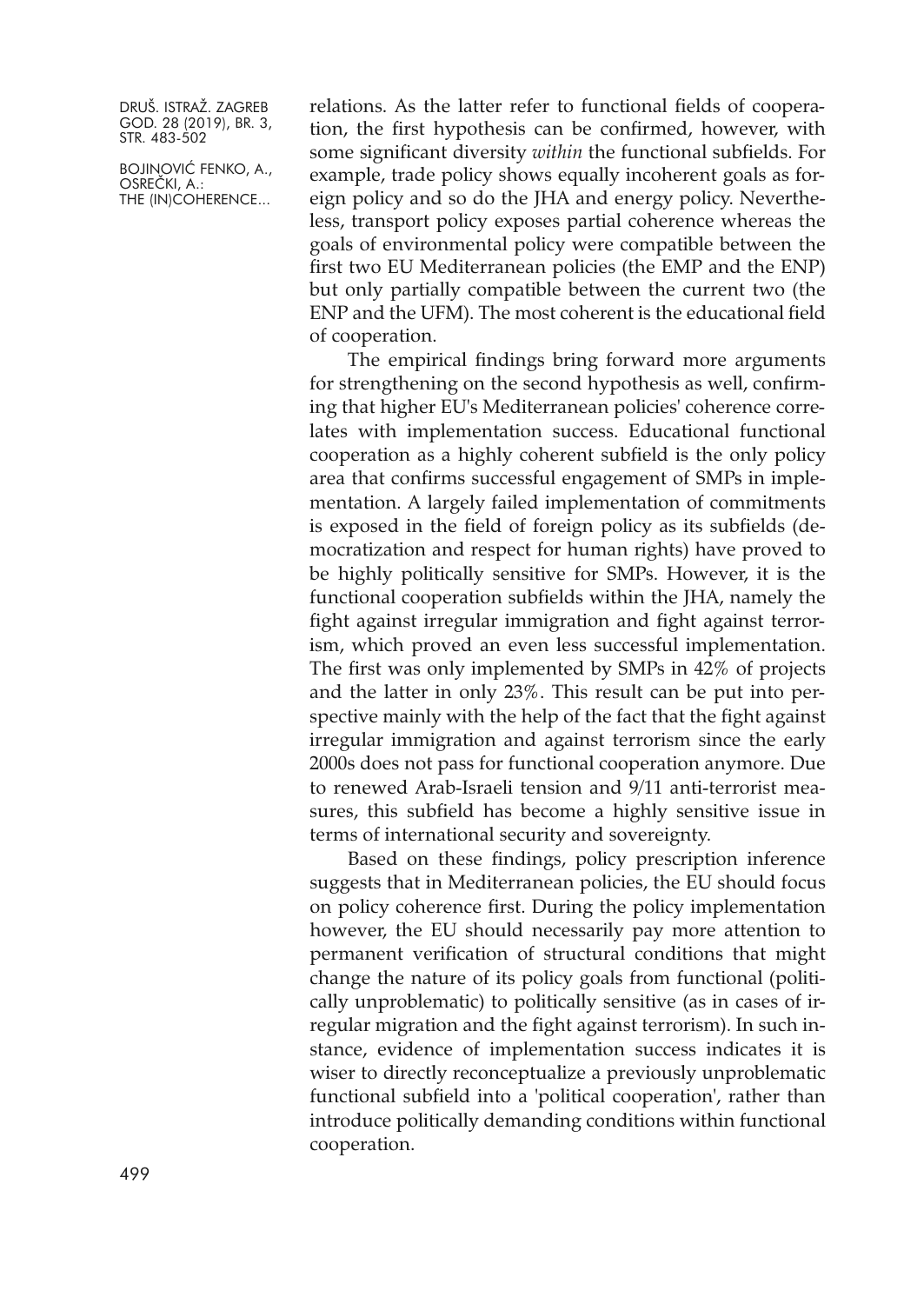<sup>1</sup> This period is chosen in order to analyse projects on-going at the same time during all three EU Mediterranean policies.

<sup>2</sup> Morocco, Algeria, Tunisia, Libya, Egypt, Israel, Syria, Lebanon, Jordan, Palestinian Autonomy. Turkey is included in closer educational cooperation due to its EU accession process. The fourth project Erasmus Mundus has not been implemented by Libya due to its political instability since 2011.

<sup>3</sup> We refer to PI when there is proof of partial commitment of SMPs. Partial commitment is a completely new commitment which does not entirely match to the content of the original multilateral one but still shows at least some degree of achieving the set aim compared to non-implementation.

# **REFERENCES**

Adler, E., Bicchi, F., Crawford, B., & Del Sarto, A. R. (Eds.) (2006). *The convergence of civilisations. constructing a Mediterranean region*. Toronto, Buffalo and London: University of Toronto Press.

Bicchi, F. (2012). The Union for the Mediterranean, or the challenging context of Euro-Mediterranean relations. In F. Bicchi & R. Gillespie (Eds.), *The Union for the Mediterranean* (pp. 1–17). London and New York: Routledge.

Bojinović Fenko, A. (2009). An evaluation of the EU-Mediterranean region-building from the perspective of the regionalization process in the Mediterranean. In P. De Lombaerde & M. Schulz (Eds.), *The EU and world regionalism: The makability of regions in the 21st century* (pp. 187–203). Farnham and Bedlington: Ashgate.

Bretherton, C., & Vogler, J. (2006). *The European Union as a global actor.* 2nd Edition. London: Routledge. <https://doi.org/10.4324/9780203022672>

Carbone, M. (2008). Mission impossible: The European Union and policy coherence for development. *Journal of European Integration, 30*(3), 323–342. <https://doi.org/10.1080/07036330802144992>

Cardwell, P. J. (2011). EuroMed, European neighbourhood policy and the Union for the Mediterranean: Overlapping policy frames in the EU's governance of the Mediterranean. *Journal of Common Market Studies, 49*(2), 219–241. <https://doi.org/10.1111/j.1468-5965.2010.02119.x>

Cebeci, M., & Schumacher, T. (2017). The EU's constructions of the Mediterranean (2003-2017). *MEDREST Working Paper No. 3.* [http://www.](http://www.medreset.eu/wp-content/uploads/2017/04/medreset_wp_3.pdf) [medreset.eu/wp-content/uploads/2017/04/medreset\\_wp\\_3.pdf](http://www.medreset.eu/wp-content/uploads/2017/04/medreset_wp_3.pdf)

Consolidated version of the Treaty on European Union. *Official Journal of the European Union. C83/30* March. [http://eur-lex.europa.eu/legal](http://eur-lex.europa.eu/legal-content/EN/TXT/PDF/?uri=CELEX:12012E/TXT&from=EN)[content/EN/TXT/PDF/?uri=CELEX:12012E/TXT&from=EN](http://eur-lex.europa.eu/legal-content/EN/TXT/PDF/?uri=CELEX:12012E/TXT&from=EN)

Den Hertog, L., & Strob, S. (2013). Coherence in EU external relations: Concepts and legal rooting of an ambiguous term. *European Foreign Affairs Review, 19*(3), 373–388.

Duke, S. (2011). Consistency, coherence and European Union exter-500 nal action: The path to Lisbon and beyond. In P. Koutrakos (Ed.), *Eu-*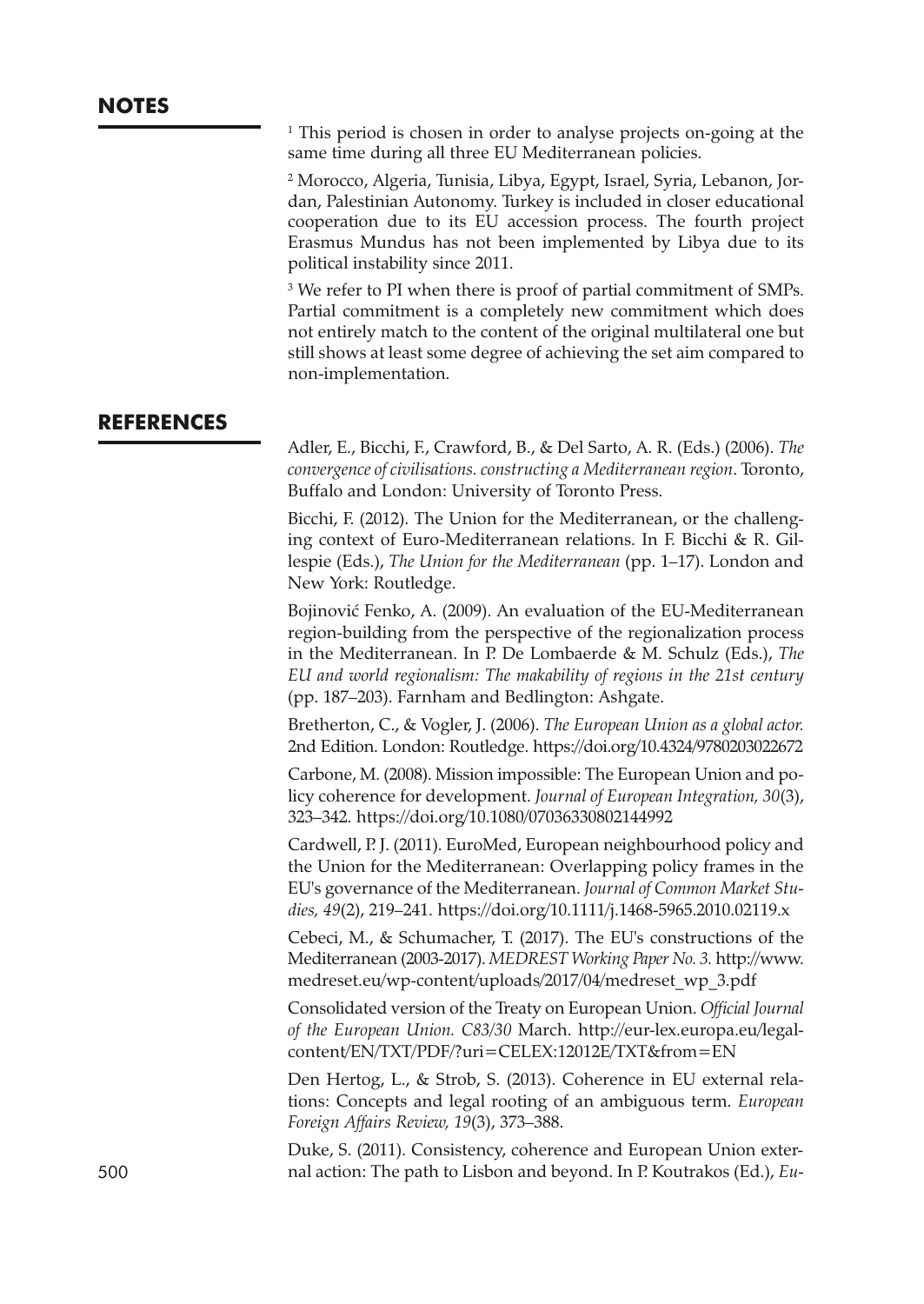BOJINOVIĆ FENKO, A., OSREČKI, A.: THE (IN)COHERENCE...

*ropean foreign policy: Legal and political perspectives* (pp. 15–54). Cheltenham: Edward Elgar Publishing.

Conclusion from Euro-Mediterranean Conferences. [http://trade.ec.](http://trade.ec.europa.eu/doclib/cfm/doclib_section.cfm?sec=152&link_types=&dis=20&sta=1&en=20&page=1&langId=EN) [europa.eu/doclib/cfm/doclib\\_section.cfm?sec=152&link\\_types=&di](http://trade.ec.europa.eu/doclib/cfm/doclib_section.cfm?sec=152&link_types=&dis=20&sta=1&en=20&page=1&langId=EN) [s=20&sta=1&en=20&page=1&langId=EN](http://trade.ec.europa.eu/doclib/cfm/doclib_section.cfm?sec=152&link_types=&dis=20&sta=1&en=20&page=1&langId=EN)

Euro-Mediterranean projects from 2011–2015. [http://www.program](http://www.programmemed.eu/en/the-projects/projectdatabase/results/view/listing.html?no_cache=1&cHash=1787848ffd63f96284c78c71b30f32b8)[memed.eu/en/the-projects/projectdatabase/results/view/listing.](http://www.programmemed.eu/en/the-projects/projectdatabase/results/view/listing.html?no_cache=1&cHash=1787848ffd63f96284c78c71b30f32b8) [html?no\\_cache=1&cHash=1787848ffd63f96284c78c71b30f32b8#](http://www.programmemed.eu/en/the-projects/projectdatabase/results/view/listing.html?no_cache=1&cHash=1787848ffd63f96284c78c71b30f32b8)

European Commission documents: European Neighbourhood Policy – Strategy Paper COM (2004) 373 final; EU-Morocco Action Plan 2005; EU-Jordan Action Plan 2005; EU-Lebanon Action Plan 2007; EU-Egypt Action Plan 2007. [https://ec.europa.eu/transparency/reg](https://ec.europa.eu/transparency/regdoc/index.cfm?fuseaction=search)[doc/index.cfm?fuseaction=search](https://ec.europa.eu/transparency/regdoc/index.cfm?fuseaction=search)

Gauttier, P. (2004). Horizontal coherence and the external competences of the European Union. *European Law Journal, 10*(1), 23–41. <https://doi.org/10.1111/j.1468-0386.2004.00201.x>

Gebhard, C. (2011). Coherence. In C. Hill & M. Smith (Eds.), *International relations and the European Union*. 2nd Edition (pp. 113–127). Oxford: Oxford University Press.

Gomez, R. (1998). The EU's Mediterranean policy: Common foreign policy by the back door? In J. Peterson & H. Sjursen (Eds.), *A common foreign policy for Europe* (pp. 133–151). London: Routledge.

King, R. (1998). The Mediterranean, Europe's Rio Grande. In M. Anderson & E. Bort (Eds.), *The Frontiers of Europe* (pp. 109–134). London and Washington: Pinter.

Krenzler, H., & Schneider, H. (1997). The question of consistency. In E. Regelsberger, P. de Schoutheete, & W. Wessels (Eds.), *Foreign policy of the European Union: From EPC to CFSP and beyond* (pp. 133–152). London: Lynne Rienners.

Nuttall, S. (2005). Coherence and consistency. In C. Hill & M. Smith (Eds.), *International relations and the European Union* (pp. 91–112). Oxford: Oxford University Press.

Pace, M. (2006). *The politics of regional identity. Meddling with the Mediterranean*. London and New York: Routledge. [https://doi.org/10.4324/](https://doi.org/10.4324/9780203414521) [9780203414521](https://doi.org/10.4324/9780203414521)

Portela, C., & Raube, K. (2012). The EU polity and foreign policy coherence. *Journal of Contemporary European Research, 8*(1), 3-20.

Smith, K. E. (2008). *European Union foreign policy in a changing world*. 2nd Edition. Cambridge and Malden: Polity Press.

Thomas, D. C. (2012). Still punching below its weight? Coherence and effectiveness in European Union foreign policy. *Journal of Common Market Studies, 50*(3), 457–474. [https://doi.org/10.1111/j.1468-5965.2011.](https://doi.org/10.1111/j.1468-5965.2011.02244.x) [02244.x](https://doi.org/10.1111/j.1468-5965.2011.02244.x)

Tietje, C. (1997). The concept of coherence in the treaty on European Union and the common foreign and security policy. *European Foreign Affairs Review, 2*(2), 211–233. 501